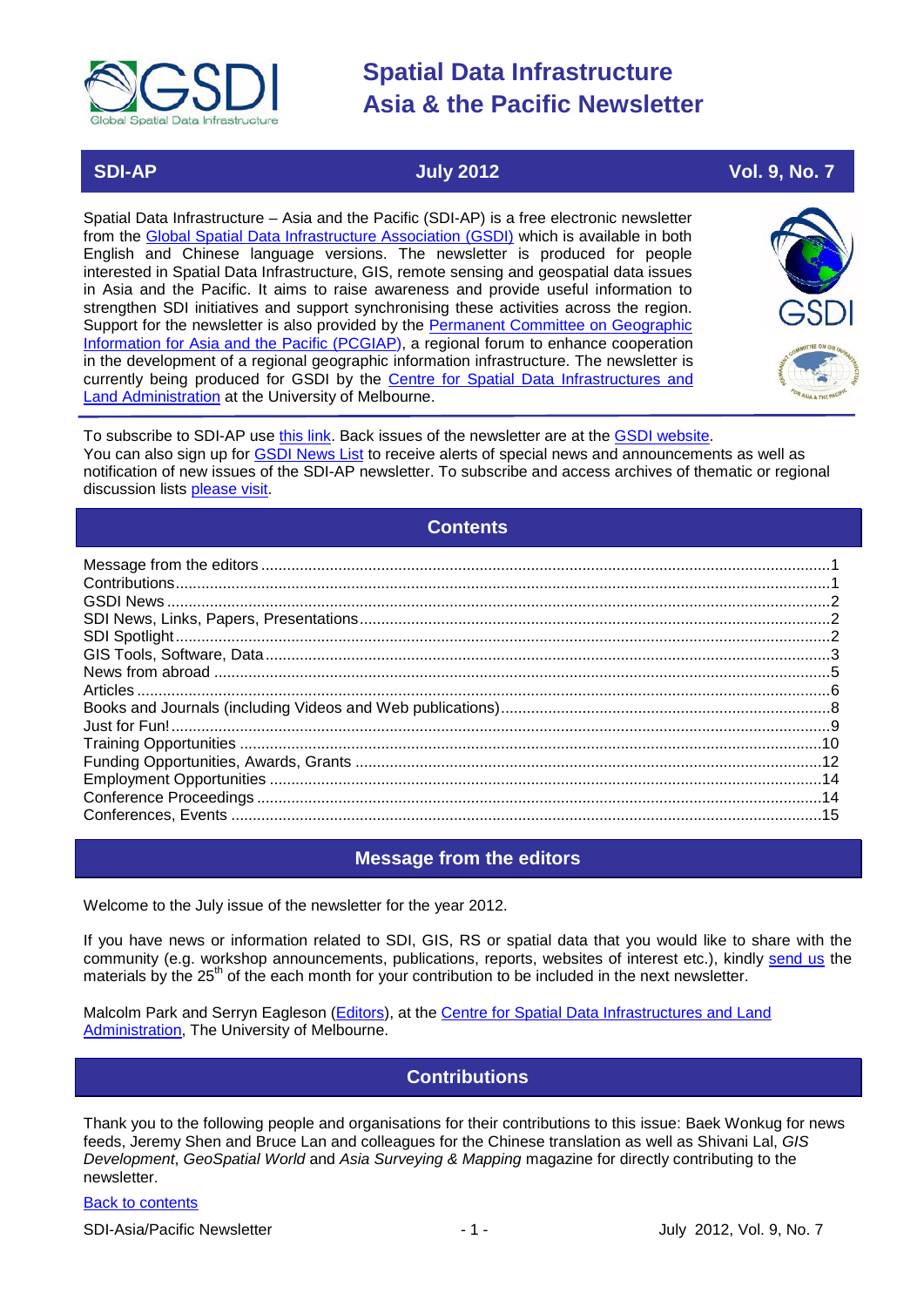

# **GSDI News**

### <span id="page-1-0"></span>**International Geospatial Society (IGS) Free Memberships**

At its recent meeting, the GSDI Board of Directors passed a motion that allows individuals in low and very low income nations to join the International Geospatial Society (IGS) by providing specific information of value to the global community in lieu of annual cash dues. To join, simply add your professional profile to the growing interconnected network of geospatial specialists across the globe. Benefits of membership in IGS are listed at [http://www.igeoss.org/benefits.](https://owa.unimelb.edu.au/owa/redir.aspx?C=54c2b4d3973d480282dc7c38384f4204&URL=http%3a%2f%2fwww.igeoss.org%2fbenefits) For further information, contact [Harlan Onsrud,](mailto:onsrud@gsdi.org) Executive Director, GSDI Association.

<span id="page-1-1"></span>[Back to contents](#page-0-0)

# **SDI News, Links, Papers, Presentations**

<span id="page-1-2"></span>[Back to contents](#page-0-0)

# **SDI Spotlight**

This month the "Spotlight" contributor is Davood Shojaei, a PhD candidate at the University of Mebourne CSDILA.

#### **3D Cadastre and Visualization**

The importance of managing properties and people's interest in complex multi-level developments is increasing, due to population growth and shortage of land in urban areas. This trend has caused a growing importance of Rights, Restrictions and Responsibilities (RRRs) particularly in urban areas. Accordingly, an efficient system is required to record, manage and visualize ownership information and RRRs effectively. This system is referred as a cadastre which is the engine of land administration systems.

Cadastres are under pressure to change the way they capture, register and visualize ownership information. Current cadastral systems are two-dimensional and parcel-based which are not able to model the 3D real world



efficiently.

In reality, new types of interest in land such as buildings beyond parcel boundaries or overlapped parcels are emerged which are not possible to manage in a two dimensional cadastral system efficiently. These new types of ownership forced authorities to replace the traditional methods of land registration with new approaches. Also, emerging 3D technologies has encouraged scientists to use them in various applications particularly in cadastral applications. New 3D data acquisition methods such as Light Detection and Ranging (LIDAR), 3D spatial databases such as Oracle for managing 3D data and 3D visualization platforms such as Google Earth are some examples of the recent 3D technologies.

The shortcomings of current cadastral systems and availability of new technologies are the main reasons to move from 2D to 3D cadastre. It is expected that 3D cadastre manages 3D properties and associated rights more efficient than 2D one. "*3D cadastre would be a tool in a land administration system to spatially and three dimensionally register land rights, restrictions and responsibilities. 3D cadastre should have the capability to capture, store, edit, query, analyze and visualize multi-complex properties and infrastructure objects in a defined and clear legal, institutional and technical framework with a documented set of standards.*"[1].

Current 3D visualization methods in the cadastre are often limited to 2D techniques, such as cross-sections and isometric diagrams to represent properties and associated interests. While this has been a common practice for experts such as land registration officers and cadastral surveyors, non-experts such as the public, lawyers and real estate agents often find these methods difficult to understand and interpret particularly in modern complex land developments.

#### [Back to contents](#page-0-0)

SDI-Asia/Pacific Newsletter  $\sim$  2 -  $\sim$  2 - July 2012, Vol. 9, No. 7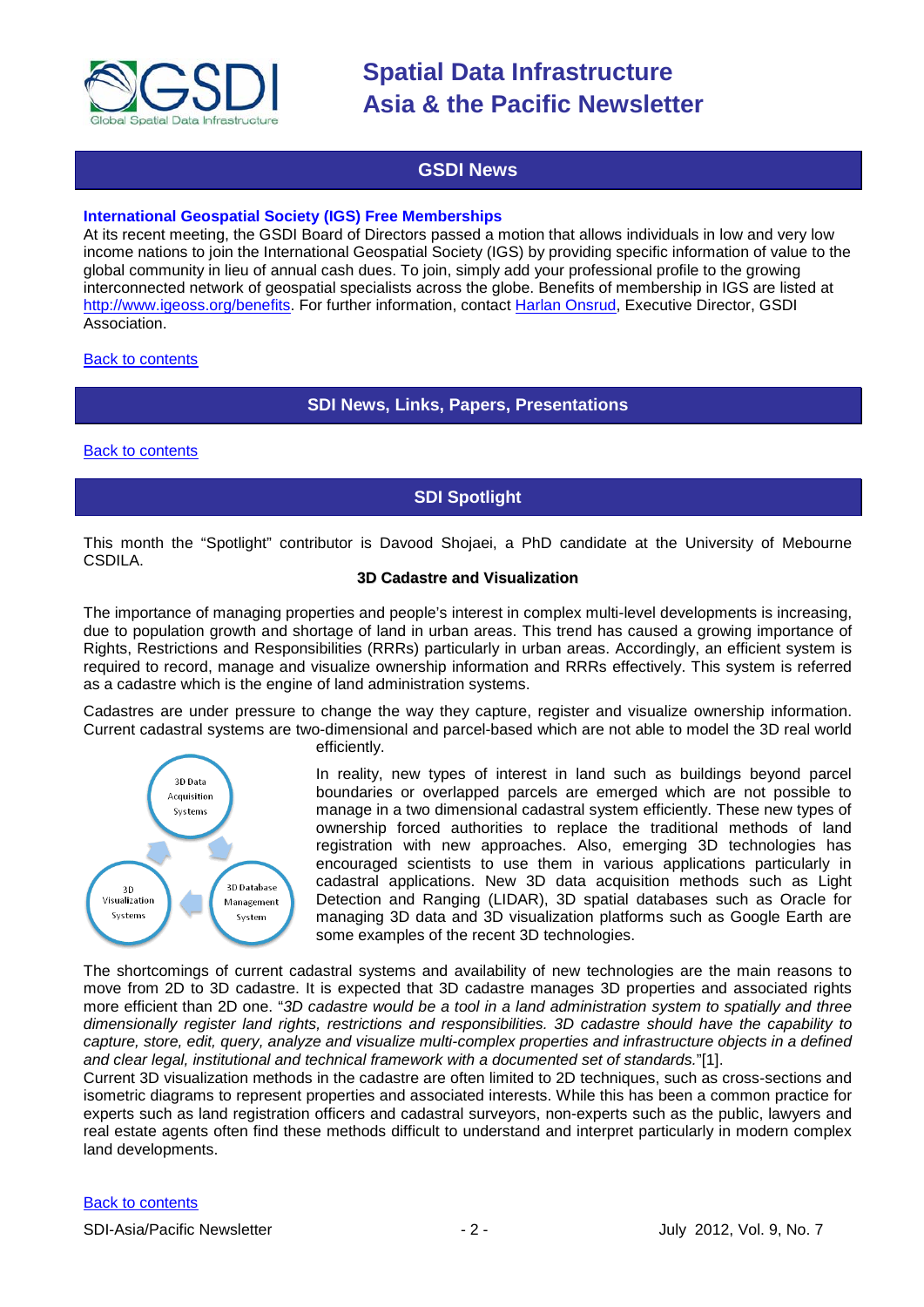

The availability of faster and more efficient technologies is driving the replacement of these traditional 2D representation methods with 3D visualization approaches. Computer simulations and visualization tools are becoming more and more sophisticated. However use and adoption of these tools in cadastre and registry of property are very limited, mainly due to the complex legal and modeling requirements. While the physical definition of properties is an important aspect, the legal definition is equally significant. Cadastral systems have specific visualization requirements and there is a wide variety of users each with their own needs and expectations.



In this research a specification of 3D cadastral visualization is defined and this specification includes a set of features which are necessary for representing 3D properties and associated rights. These investigations are as a part of a research project (an ARC Linkage Project-Land and Property Information in 3D) funded by the Australian Research Council (ARC) in collaboration with the Centre for Spatial Data Infrastructures and Land Administration, the University of Melbourne, Land Victoria (VIC), Land and Property Management Authority (NSW), Australian Research Council (ARC), Intergovernmental Committee on Surveying and Mapping (ICSM), VEKTA Australia, Alexander Symonds Pty Ltd, Fender Katsalidis Architects, PSMA Australia, and Strata Community Australia.

Reference

1. Aien, A., et al., *3D Cadastre in Victoria Australia*, in *GIM International*, 2011.

<span id="page-2-0"></span>The editors remind our subscribers and readers that we welcome contributions for the *Spotlight* feature.

# **GIS Tools, Software, Data**

## **[Google Announces Massively Improved](http://techcrunch.com/2012/06/06/google-maps-for-mobile-gets-offline-maps/) 3D Views For Google Earth**

At a press event in San Francisco in early June, Google announced that it will soon feature far better 3D maps in Google Earth. The company also announced that Google Maps for mobile will soon feature offline caching. This feature will come to Google Maps to Android soon. Google says it wants to bring this feature to all platforms in the long run. Users will be able to download parts of a map to their devices and then use them when they are offline.

The company also announced that its Street View cars have now driven 5 million miles and collected 20 petabytes worth of imagery data. Google also announced that it is bringing Map Maker to South Africa and Egypt today. Google's engineering director for Street View, Luc Vincent also announced that the company has now managed to put the hardware that Google uses to capture its Street View data into a backpack called the Street View Trekker. Source: Techcrunch.com

# **[Get ready for the mobile map wars](http://www.nytimes.com/2012/06/18/technology/apples-goes-head-to-head-with-google-over-mobile-maps.html?_r=1&hpw&gwh=71C796E1BFB5E0D40E20ADD4536125AF)**

For many people, phones have become an important way to navigate the world, and mobile maps are at the core of the journey. They are often the critical element in commerce, socializing and search. So far, [Googleh](http://topics.nytimes.com/top/news/business/companies/google_inc/index.html?inline=nyt-org)as reigned supreme in the mobile map world, with its maps on ever[yiPhone](http://topics.nytimes.com/top/reference/timestopics/subjects/i/iphone/index.html?inline=nyt-classifier) sold so far — and, of course, on every phone based on its own [Android](http://topics.nytimes.com/top/reference/timestopics/subjects/a/android/index.html?inline=nyt-classifier) operating system.



Last week, though, [Apple](http://topics.nytimes.com/top/news/business/companies/apple_computer_inc/index.html?inline=nyt-org) gave notice it would enter the battle, announcing that in the fall, its phones would no longer carry Google maps, but instead would have Apple's own map service built in, part of its new mobile operating system. Maps are simply too important to be left to a rival.

The question is: Can Apple build a map service that does as good a job, or a better one, than Google has? Source: NY Times

#### **3D Maps: Nokia Was There Before Apple**

Nokia's maps are not only powered by C3 technologies, the same company that Apple purchased back in October, but they also behave almost identically to what you'll find in iOS 6, offering the exact same controls, except without the multi-touch support. The maps even render in the same fashion as they do on iOS.

#### [Back to contents](#page-0-0)

SDI-Asia/Pacific Newsletter  $\overline{\hspace{1cm}}$  - 3 -  $\overline{\hspace{1cm}}$  July 2012, Vol. 9, No. 7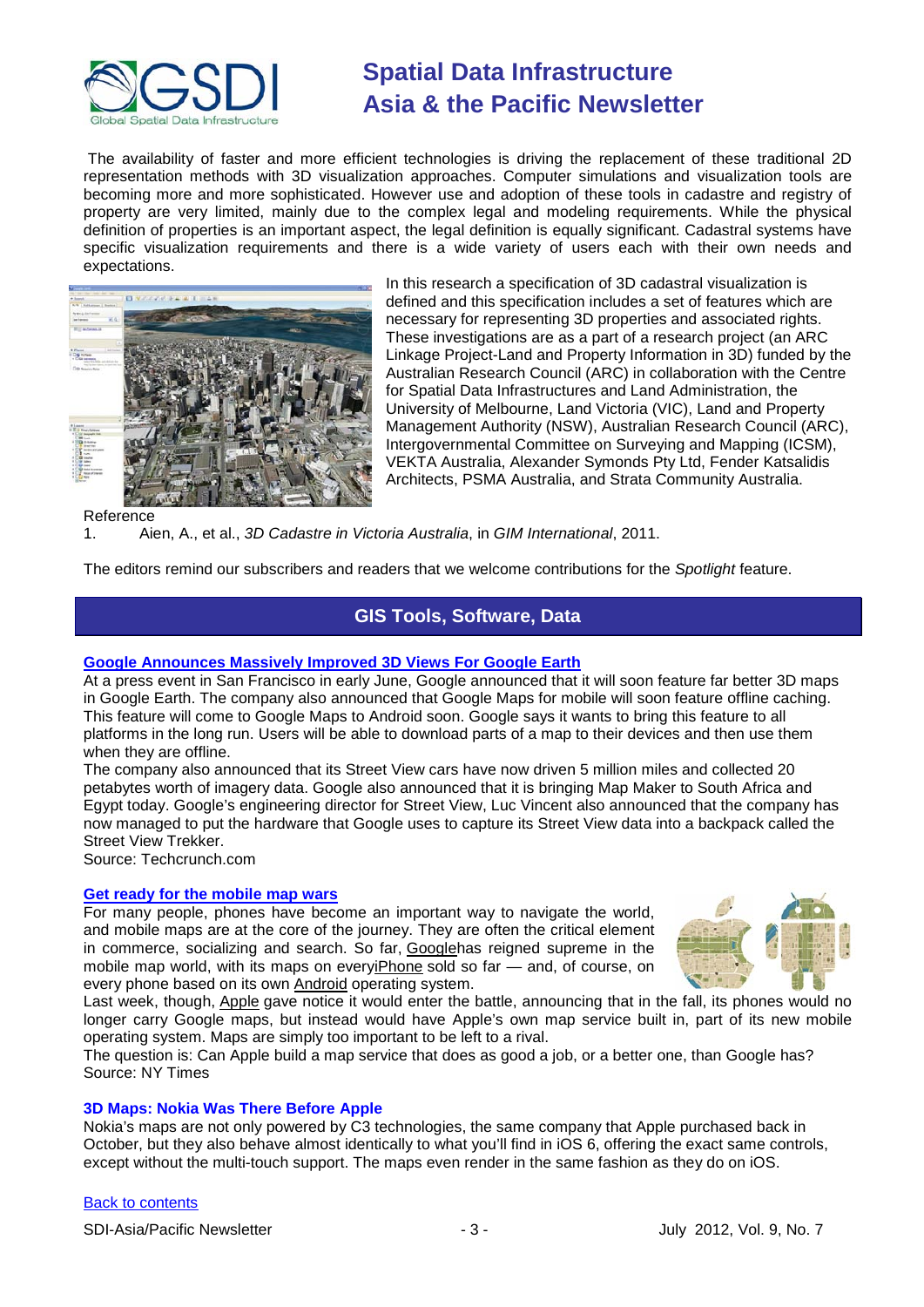

To run these 3D maps on your own computer, all you'll need to do is install a small, 8.4MB maps plugin. On the maps page, just roll over the "map view" menu on the right hand side of the screen, and select "Get Maps 3D." You will be guided to a page where you can download the plugin, assuming you are using a supported browser. [Source: Wall Street Journal blog](http://blogs.wsj.com/tech-europe/2012/06/15/3d-maps-nokia-was-there-before-apple/)

# **ALSO [Nokia to step up investment in mapping business](http://geospatialworld.net/index.php?option=com_content&view=article&id=25046%3Anokia-to-step-up-investment-in-mapping-business&catid=67%3Abusiness-general&Itemid=1)**

Nokia Corp. will step up investment in its digital mapping business, using leading-edge technology to differentiate itself from competitors as it seeks to regain lost ground. Source: Geospatial World and the [Wall Street Jnl](http://online.wsj.com/article/BT-CO-20120614-711160.html)

## **[Bhutan: geospatial datasets on natural resources dynamics](http://geoportal.icimod.org/NAE/NewsDetail.aspx?NewsID=316)**

ICIMOD released key geospatial datasets on natural resources dynamics of Bhutan in the joint workshop sponsored by SERVIR and organized together with Ministry of Agriculture and Forests on 24 April 2012 in Thimpu. More than 20 participants from different Ministries and Government department participated in the workshop. The dataset consists of multi-temporal database mainly derived from remote sensing on cryosphere (snow and glaciers) and land cover with their change analysis of entire country Bhutan [land cover database, glacier database, snow cover database, forest fire detection and monitoring system].

The datasets released can be accessed through the interactive web based application on the Mountain GeoPortal at **ICIMOD** website, which not only provides access to datasets, but also includes simple GIS functionality, spatial visualization including statistical analytical tools.

### **[Singapore Land Authority launches Crowd-Sourcing Tools](http://www.futuregov.asia/articles/2012/may/24/singapore-launches-crowd-sourcing-tools/)**

Singapore Land Authority (SLA) launched **OneMap Crowd Sourcing Tools** to provide organisations with map facilities to locate interactive activities and information.

OneMap Crowd Sourcing Tools is a beta set of map-based tools that community, and organisations or Non-Governmental Organisations can use to facilitate crowd sourcing and create a function on their websites where OneMap will serve a map for users to tag the locations of crowd-sourced information.

The Accounting and Corporate Regulatory (ACRA) also launched its **BizQuery** service on OneMap to enable users to find the location of registered businesses in Singapore. The same location-based information will be linked to ACRA's online portal for direct purchase of the corresponding business information.

[OneMap](http://www.onemap.sg/index.html) is the first major application of an integrated map system for government agencies to deliver locationbased services and information. It is a multi-agency collaboration with many government agencies currently participating and contributing information. It is managed and operated by the SLA.

Since its launched two years ago, OneMap has attracted up to 28 participating agencies from public sector who have provided 50 information themes and 29 service offerings to citizen.

[Crowdsource your way through OneMap](http://www.sla.gov.sg/htm/new/new2012/new2305.htm) (23 May 2012)

[A One-Stop Solution for Information Needs: First Whole-of-Government Intelligent Map Portal](http://www.sla.gov.sg/htm/new/new2010/new3103.htm) (31 March, 2010) Source: SLA Press Release

# **[The KoBo Platform: Data Collection for Real Practitioners](http://www.kobotoolbox.org/)**

KoBoToolbox was co-founded by Phuong Pham and Patrick Vinck now based at the Harvard Humanitarian Initiative who were confronted by the challenges of collecting data in a secure fashion, increasing the quality of survey data, and making results available rapidly after data collection. They first piloted handheld digital data collection in 2007 in northern Uganda. The effort gave its name to the project: KoBo means "transfer" in Acholi, one of the local languages. The development of KoBoToolbox was uniquely driven by field-based needs and challenges.

Source: Patrick Meier's [iRevolution](http://irevolution.net/2012/05/08/kobo-platform/) website

#### **[New Zealand to track high risk offenders via GPS](http://geospatialworld.net/index.php?option=com_content&view=article&id=25124%3Anew-zealand-to-track-high-risk-offenders-via-gps&catid=62%3Aapplication-e-governance&Itemid=1)**

High risk offenders will be tracked 24X7 via GPS for the first time in New Zealand. Offenders will be fitted with GPS-equipped ankle bracelets so authorities can monitor their movements around the clock, announced New Zealand government.

Source: Geospatial World and [NZ Herald](http://www.nzherald.co.nz/nz/news/article.cfm?c_id=1&objectid=10815804)

#### **[New Australian marine parks](http://www.abc.net.au/news/2012-06-14/burke-announces-marine-parks-reserve/4069532)**

Australia will create the world's largest network of marine parks as the world "turns a corner" on ocean protection. The network, announced on Thursday 14 June 2012, is made up of five main zones in offshore waters surrounding every state and territory. Source: ABC [Maps](http://www.abc.net.au/news/2012-06-14/australian-marine-reserves-maps/4069666)



# [Back to contents](#page-0-0)

SDI-Asia/Pacific Newsletter  $\begin{array}{ccc} -4 \\ -4 \end{array}$  -  $\begin{array}{ccc} -4 \\ -4 \end{array}$  July 2012, Vol. 9, No. 7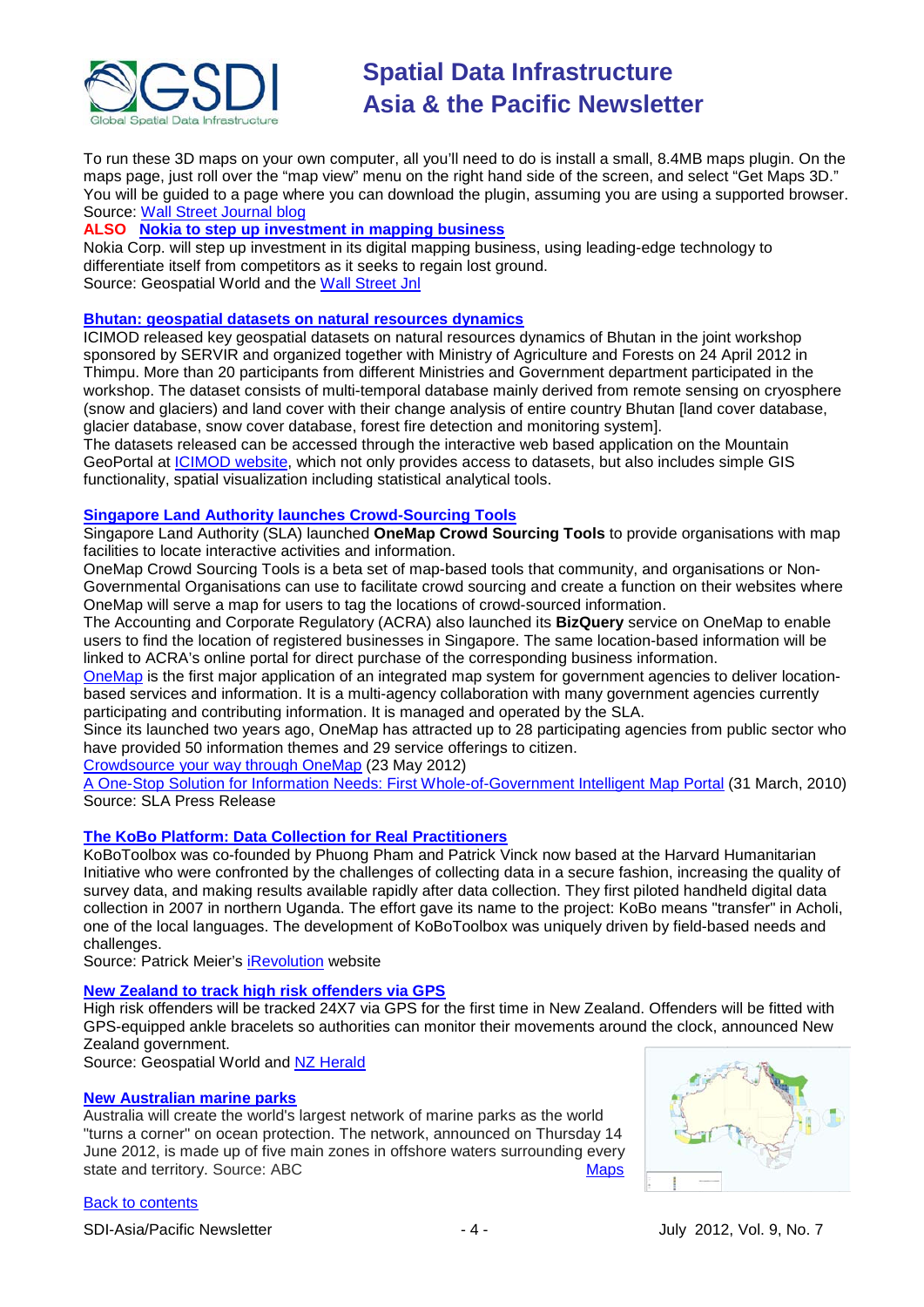

### **[Using GPS for weather forecasts](http://www.sciencealert.com.au/news/20121306-23472.html?utm_source=feedburner&utm_medium=email&utm_campaign=Feed%3A+sciencealert-latestnews+%28ScienceAlert-Latest+Stories%29)**

The satellite-based Global Positioning System (GPS) technology that guides modern in-car navigation systems is now being used to improve weather forecasts.

Researchers at RMIT University's SPACE Research Centre and the Bureau of Meteorology are using GPS and low earth orbit satellites to provide an additional type of temperature profile observation for use in weather forecasting computer models.

Source: [ScienceAlert,](http://www.sciencealert.com.au/) [TG Daily,](http://www.tgdaily.com/general-sciences-features/64001-gps-used-to-improve-weather-forecasts) [Geospatial World,](http://geospatialworld.net/index.php?option=com_content&view=article&id=25036%3Aresearchers-improve-weather-forecast-using-gps-data&catid=64%3Aapplication-environment&Itemid=1) and [RMIT News release](http://www.rmit.edu.au/browse%3bID=5pnnez2i5ekp%3bSTATUS=A)

# **[New Zealand Defence Force learns piracy patterns using satellite data](http://geospatialworld.net/index.php?option=com_content&view=article&id=25059%3Anzdf-learns-piracy-patterns-using-satellite-data&catid=66%3Aapplication-miscellaneous&Itemid=1)**

A study by the New Zealand Defence Force (NZDF) revealed a strong correlation between successful pirate activity and wind speed and wave height. Using information from European Space Agency's (ESA) GlobWave project, the NZDF team observed that during summer (June to September) in Indian Ocean, there were significant drop in pirate activities. The team concluded that during the summer,



high waves made difficult to sail boats and hence there were less pirate activities. Source: Geospatial World and [ESA](http://www.esa.int/esaEO/SEMATD8X73H_index_0.html)

#### **[GIS tools are not just for geeks](http://www.thehindu.com/news/states/karnataka/article3536891.ece)**

Information, not money or ammunition, is now the holy grail of business organisations and governments across the world. Computer programming and computer graphics, apart from enabling us to visualise data, have made sophisticated data analysis possible, which allows one to understand the nuances in large data sets. Geographical data, being bulky and complex, is a good example of how valuable the sifting of large volumes of information can be. Statistical information pertaining to different aspects of a well-defined geographical region, allowed to vary with various geographical parameters such as latitude, longitude, altitude, population, jurisdictions and other variables, is termed 'geospatial data'. Source: The Hindu

#### **[New Zealand gets new geological map](http://geospatialworld.net/index.php?option=com_content&view=article&id=25098%3Anew-zealand-gets-new-geological-map&catid=47%3Aproduct-surveying-mapping&Itemid=1)**

GNS Science and Waikato University prepared and released a new geological map of the Hawke's Bay and central North Island. The map is the final in a series of updated geological maps for New Zealand. The map and text describe the geology of an area that lies close to a tectonic plate boundary, stretching from the central North Island volcanic plateau and the lowlands of the Manawatu region, eastwards across the ranges into Hawke's Bay.

Source: Geospatial World and [GNS Science media release](http://www.gns.cri.nz/Home/News-and-Events/Media-Releases/qmap-hawkesbay)

#### <span id="page-4-0"></span>[Back to contents](#page-0-0)

### **News from abroad**

*"This section has been included to highlight some of the developments happening outside the region which demonstrate SDI in action.*

#### **[GAEZ geospatial data portal](http://www.fao.org/nr/gaez/en)**



FAO and IIASA launched the new GAEZ data portal (version 3.0) with global, regional and local geospatial and tabular information on agricultural resources and potential on 25 May 2012.

The GAEZ modeling framework for crop potential assessment uses detailed agronomic-based knowledge to assess land suitability, potential attainable yields and potential production of crops for specified management assumptions and input levels, both for rain-fed and irrigated

conditions. GAEZ database outputs include thousands of global datasets. The tabular outputs are aggregated for current major land use/cover patterns and by administrative units, and land protection status. These outputs provide key data, knowledge and information related to availability of natural resources used in a number of applications including land evaluation, agricultural production potentials, and sustainable management of natural resources, ecosystem services and ecologic and economic modeling.

FAO GAEZ Data Portal version 3.0 release May 25, 2012, can be accessed [here.](http://gaez.fao.org/Main.html)

## [Back to contents](#page-0-0)

SDI-Asia/Pacific Newsletter  $\sim$  5 -  $\sim$  5 - July 2012, Vol. 9, No. 7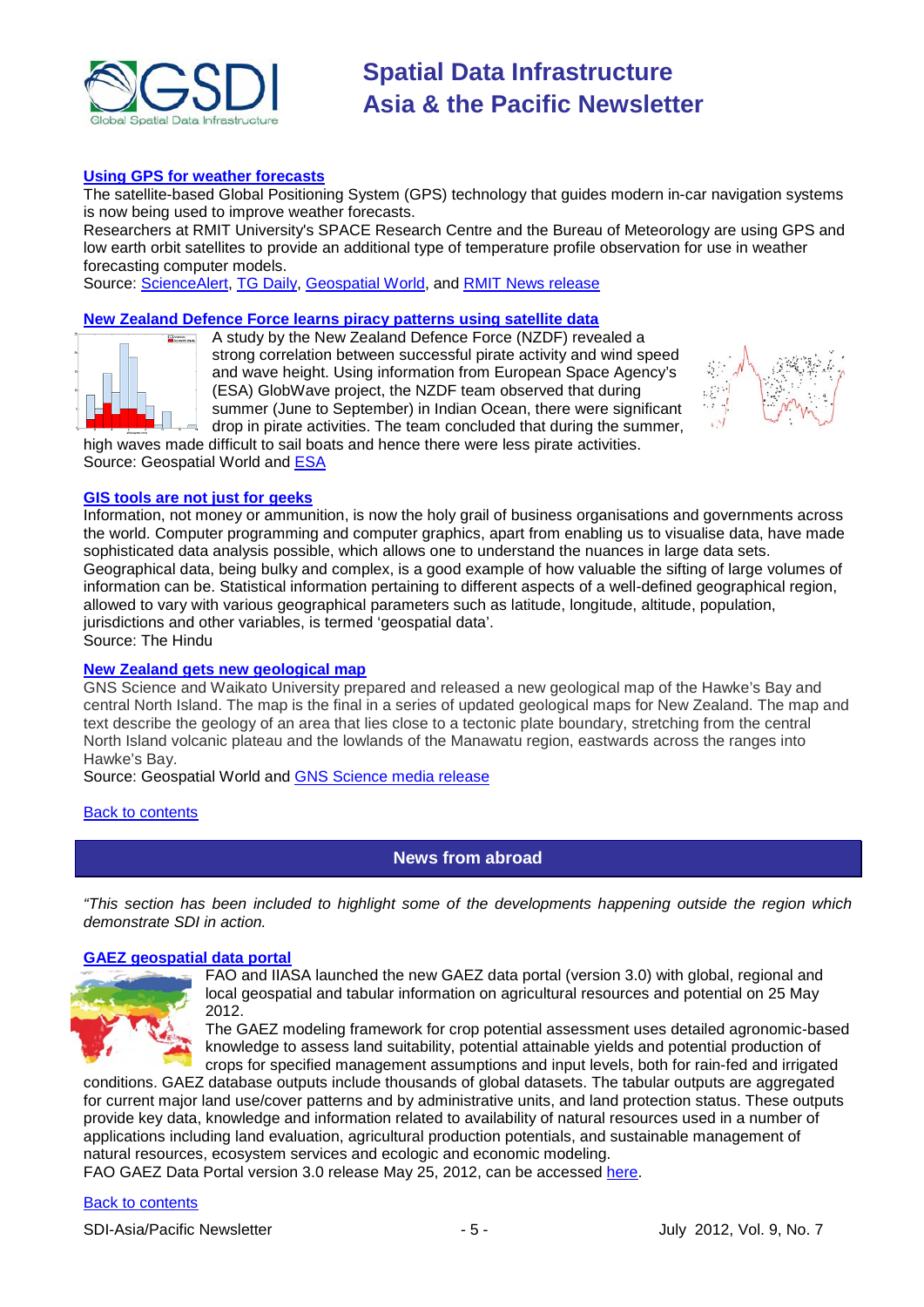



#### **[Real-Time Simultaneous Precise 4D Surveying Above and Below Water](http://www.lidarnews.com/content/view/9005/)**

The Miami Port and Terminal Technology USA 2012 4th international conference and exhibition saw the launch of the industry's first custom designed 4D (X,Y,Z and TIME) land and marine survey vessel.

Source: LiDAR News and MDL News release

## **[Scientists map local underwater Grand Canyon](http://geospatialworld.net/index.php?option=com_content&view=article&id=25138%3Ascientists-map-local-underwater-grand-canyon&catid=64%3Aapplication-environment&Itemid=1)**

Scientists created a map of the ocean floor off the coast of San Francisco, US, using multi-beam technology. "You send beams of sound down and it bounces off the sea floor and brings back an image. This allows us to see the relief of the sea floor, to see it go up and down," said Maria Brown, a National Marine Sanctuary superintendent.

Source: Geospatial World and [ABC \(San Francisco\)](http://abclocal.go.com/kgo/story?section=news/assignment_7&id=8717343)

<span id="page-5-0"></span>**[Back to contents](#page-0-0)** 

# **Articles**

## **[Modeling and visualising geodemography of poverty and wealth across Nigerian local government](http://docsdrive.com/pdfs/medwelljournals/sscience/2012/145-158.pdf)**

**[areas](http://docsdrive.com/pdfs/medwelljournals/sscience/2012/145-158.pdf)** by Adegbola Ojo and Patrick Oseloka Ezepue (2012),The Social Sciences 7(1): 145-158. **Abstract:** Numerous researchers, commentators and policy makers have described poverty and inequality as the greatest challenges facing the Nigerian populace. Successive governments have pursued different policy initiatives with a view to mitigating the problem. In spite of large scale investment committed to poverty alleviation programmes, >50% of Nigerians still live in relative poverty with over a third of the population languishing in extreme poverty. To date, there is no published work examining the scale of inequality in poverty and prosperity amongst Nigerians at local spatial scales. In this study, we demonstrate the first attempt to exemplify the potential of geodemographics and spatial analysis in exposing poverty and wealth differences within and between Nigerian Local Government Areas (LGAs). We use a recently developed Nigerian LGA geodemograpic system to analyse data for five poverty quintiles. We discover that different local community types would be better suited to different initiatives as the magnitudes and direction of their predisposition for poverty and wealth vary. The findings reinforce the view that there is value in using geodemographic modeling techniques to better target local populations and to support poverty alleviation programmes in developing countries.

#### **FIG Article of the Month**

Jason Smith, President, Institute of Civil Engineering Surveyors, UK: **BIM - [A Contractors Perspective](http://www.fig.net/pub/monthly_articles/june_2012/june_2012_smith.html)** Building information modelling (BIM) is an approach to designing and documenting building projects and is gaining acceptance in many jurisdictions across the world. It allows all stakeholders and actors within a building project the seamless link between the owner, the designers, the construction professionals, the master builders and the end users. In an era where our profession works towards managing all information spatially, BIM is an enabling a platform that should bring not only sharing and collaboration, but also avoidance of duplication, timeliness and value adding. This paper was presented at FIG Working Week 2012 in Rome Italy.

### **[Crowdsourcing and land administration](http://mycoordinates.org/crowdsourcing-and-land-administration/)** by [Robin McLaren](http://mycoordinates.org/tag/robin-mclaren/)

The closing of the 'security of tenure gap' experienced by the poor and vulnerable in the developing world is of critical importance to future global economic progress Source: Coordinates magazine

**[Methodology for conformance testing of spatial data infrastructure components including an example](http://versita.metapress.com/content/0102h341j23r4880/)  [of its implementation in Slovakia](http://versita.metapress.com/content/0102h341j23r4880/)** by T. Kliment, M. Tuchyna, & M. Kliment

Slovak Journal of Civil Engineering, Vol. XX, 2012, No. 1, 10 – 20. PDF format available [here](http://versita.metapress.com/content/0102h341j23r4880/fulltext.pdf) **Abstract:** Before any spatial data infrastructure (SDI) is implemented as fully operational, many relevant testing procedures should take place. Such procedures should evaluate the compliancy level of particular SDI components against the relevant standards and implementing rules. Hence, they should ensure a high interoperability level. Many testing activities have already been performed within the implementation of the European SDI (INSPIRE – Infrastructure for Spatial Information in the European Community). Nevertheless, a common and versatile testing methodology, which is possible to use at any level of SDI realization is still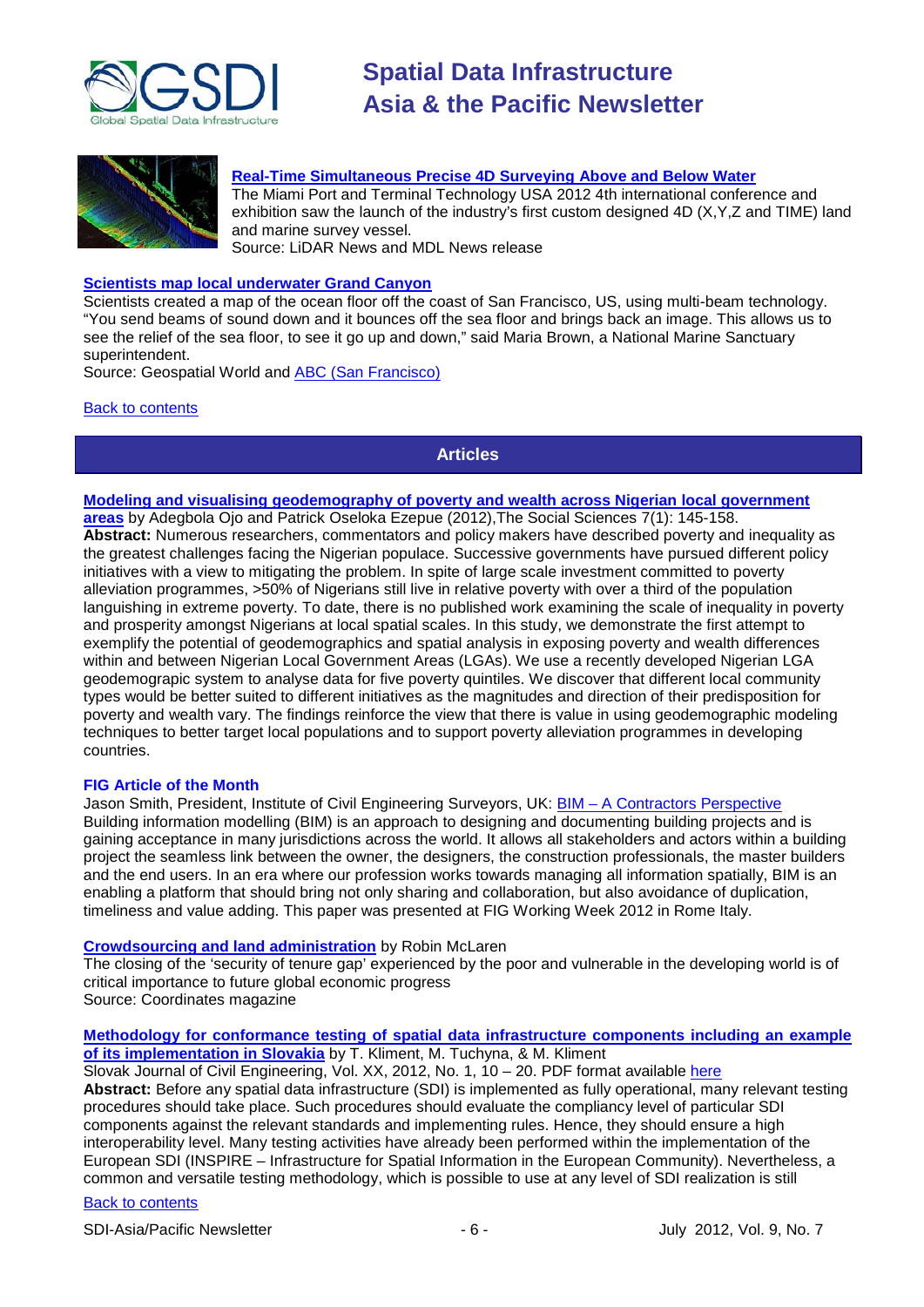

lacking. This paper proposes a conformance testing methodology for selected SDI components applicable via network services for the discovery, view and downloading of data. An example of such an implementation has taken place within an environmental SDI developed by the Slovak Environmental Agency. A testing report template summarizing the results of the tests is proposed to be considered as a common template on a national level to be used within the implementation of a National Infrastructure for Spatial Information in the Slovak Republic.

**Keywords:** SDI, INSPIRE, conformance testing, methodology, design, tools, reporting

# **[FAILURE AND RESCUE](http://www.newyorker.com/online/blogs/newsdesk/2012/06/atul-gawande-failure-and-rescue.html)**

Risk management includes planning for the recovery after the calamity – from the Commencement Address by the surgeon/writer Atul Gawande at Williams College on 3 June:

So you will take risks, and you will have failures. But it's what happens afterward that is defining. A failure often does not have to be a failure at all. However, you have to be ready for it—will you admit when things go wrong? Will you take steps to set them right?—because the difference between triumph and defeat, you'll find, isn't about willingness to take risks. It's about mastery of rescue.

Source: the New Yorker magazine

John Dickerson has also written a [series of articles on "Risk"](http://www.slate.com/articles/life/risk/2010/04/risk.html) for the online "Slate" magazine (2010).

# **[Do Not Track!](http://mycoordinates.org/do-not-track/)** by [GEORGE CHO](http://mycoordinates.org/tag/george-cho/)

One wonders now whether geospatial technologies have exposed privacy, and whether this exposure has given rise to an unrealistic expectation of privacy protection

Source: Coordinates magazine

## **[The Last Plane Table Surveyor?](http://www.amerisurv.com/content/view/10233/)** by Norman G. Sloan

John Sanford, 83, of Lakewood, Colorado, may be the last, or almost last, plane table surveyor in the central U.S.A. John purchased his alidade and plane table for \$70 in 1950. John's most recent job was a complex topographic survey of a 90 acre farm in Okmulgee County, Oklahoma, with a creek and heavy woods. This survey was completed in April, 2012. John has used the alidade for topographic surveys in Oklahoma, Kansas, Nebraska, Montana, Wyoming, Colorado, Texas, and Columbia. John also did surveying for four years in the U.S. Army, including two years in Japan doing anti-aircraft artillery surveying. Source: The American Surveyor

# **[The Future of the Map Isn't a Map at All—It's Information](http://www.theatlantic.com/technology/archive/2012/06/the-future-of-the-map-isnt-a-map-at-all-its-information/259252/)**

*Google's vision for geospatial information: "We don't want a monoculture where there is just one map of the world. There never has been; there never will be."*

Maps can be beautiful, interesting, and, of course, useful, but there are a lot of questions we address to maps - and these days, Google Maps specifically -- that maybe a map isn't the best tool for answering. Source: The Atlantic Monthly

**[True vario-scale maps that support smooth zoom](http://www.geospatialworld.net/index.php?option=com_content&view=article&id=24932:true-vario-scale-maps-that-support-smooth-zoom&catid=96&Itemid=50)** by Peter van Oosterom & Martijn Meijers

**Introduction:** Technological advancements have lead to maps being used virtually everywhere (e. g. mobile smartphones). Map use is more interactive than ever before: users can zoom in, out and navigate on the (interactive) maps. Therefore recent map generalisation research shows a move towards continuous generalisation. Although there are some useful efforts (van Kreveld, 2001; Sester and Brenner, 2005; Nöllenburg et al., 2008), but no optimal solution has come yet.

This paper introduces the first true vario-scale structure for geographic information: a small step in the scale dimension leads to a small change in representation of geographic features that are represented on the map. From the structure continuous generalisations of real world features can be derived and can be used for presenting a smooth zoom action to the user. Furthermore, mixed-scale visualisations can be derived (more and less generalised features shown together in one 2D map) that are consistent with each other. Making such a transition area is mostly one of the difficulties for 3D computer graphic solutions (e. g. using stitch strips based on triangles, like in Noguera et al., 2010).

Source: Geospatial World

**[Towards mainstream 3D geographical data](http://www.geospatialworld.net/index.php?option=com_content&view=article&id=25159:towards-mainstream-3d-geographical-data&catid=96&Itemid=50)** by Jantien Stoter et al

# **Introduction**

Over the past ten years technologies for generating, maintaining and using 3D geo-information have matured. In addition many local governments have 3D models of the city, a large number of companies are providing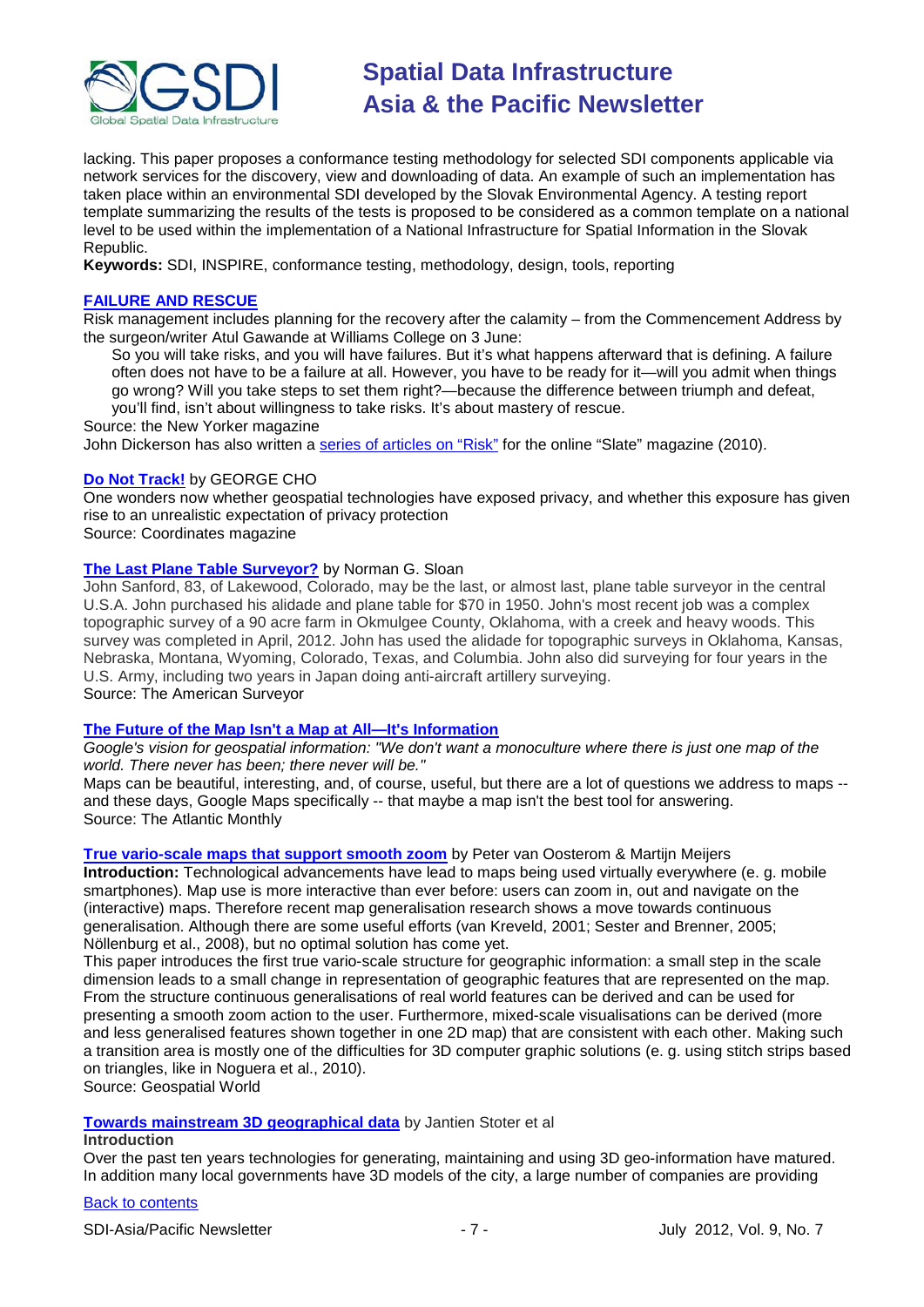

services for constructing 3D models, and universities and research organisations are investigating 3D technologies (3D re-construction, data management, validation and visualisation). Yet many (governmental) organisations face numerous challenges in introducing 3D applications and technologies in their day-to-day processes. Despite the practical difficulties, it is clear that 3D information is becoming increasingly important in many applications. These developments motivated a pilot in the Netherlands to advance the use of 3D in this country. The pilot was initiated by the Dutch Kadaster, Geonovum (the National Spatial Data Infrastructure executive committee in the Netherlands which develops and manages the geo-standards), the Netherlands Geodetic Commission (NCG) and the Dutch Ministry of Infrastructure and Environment. Source: Geospatial World

# <span id="page-7-0"></span>**[Back to contents](#page-0-0)**

# **Books and Journals (including Videos and Web publications)**

## **CALL for PAPERS Special Issue "Spatial Data Infrastructures, Cyberinfrastructure, and e-Science for GIScience"**

A special issue of ISPRS International Journal of Geo-Information (ISSN 2220-9964).

# [Deadline for manuscript submissions: 30 September 2012](http://www.mdpi.com/journal/ijgi/special_issues/spatial_data/)

Recent developments in geospatial and related technologies are having profound impacts on the field of geographic information science. This special issue takes stock of these impacts through contributions from leading GIScientists working at this scientific-technological interface. An overriding goal of this special issue will be to bring much needed clarity to the broadly defined and rapidly evolving areas of SDI, cyberinfrastructure, and e-Science to provide focus and guidance to GIScientists who want to make use of stirring new developments in Information and Communication Technology such as high speed networks, high performance computing, and distributed collaborative environments.

## **[FIG Publication No. 58: Spatially Enabled Society](http://www.fig.net/pub/figpub/pub58/figpub58.pdf)**

Joint publication of FIG-Task Force on Spatially Enabled Society in cooperation with GSDI Association and with the support of Working Group 3 of the PCGIAP.



# **[Borderlines blog from the New York Times](http://opinionator.blogs.nytimes.com/category/borderlines/)**

Countries are defined by the lines that divide them. But how are those lines decided — and why are some of them so strange? Borderlines explores the stories behind the global map, one line at a time.

by Frank Jacobs

Frank Jacobs is a London-based author and blogger. He writes about cartography, but only the interesting bits. His other blog is [Strange Maps](http://bigthink.com/blogs/strange-maps)

#### **[Thematic Mapping blog](http://blog.thematicmapping.org/)**

Terrain mapping with Mapnik

Blog of **[Ragnvald Larsen, geographer](http://www.mindland.com/wp/)**

Geographer working with maps at the Norwegian Directorate for Nature Management. Part of his job is to contribute to development aid projects.

**International Society for Digital Earth** - May, 2012 [Newsletter](http://www.digitalearth-isde.org/news/isde-newsletter(20120508).html)

**[Thoughts on the Geospatial industry, Open Standards and Open Source](http://cameronshorter.blogspot.com/2011/06/memoirs-of-cat-herder-coordinating.html)** Cameron Shorter's blog

**New Zealand - SDI Cookbook Chapter 6 – [Government and Industry, moving forward.](http://www.geospatial.govt.nz/sdi-cookbook-chapter-6-government-and-industry-moving-forward)**

**Carnival Of The Geospatialists #3 - [Musings and Down-Right Cool Things Shared by the Geo Faithful](http://www.gisuser.com/content/view/25690/28/)**

**[Open Planet 5, the magazine published for the International gvSIG Conference is now available in](http://jornadas.gvsig.org/descargas/magazine)  [electronic format](http://jornadas.gvsig.org/descargas/magazine)**

**[SDI Magazine](http://www.sdimag.com/)**

[Back to contents](#page-0-0)

SDI-Asia/Pacific Newsletter  $\overline{\phantom{a}}$  - 8 -  $\overline{\phantom{a}}$  July 2012, Vol. 9, No. 7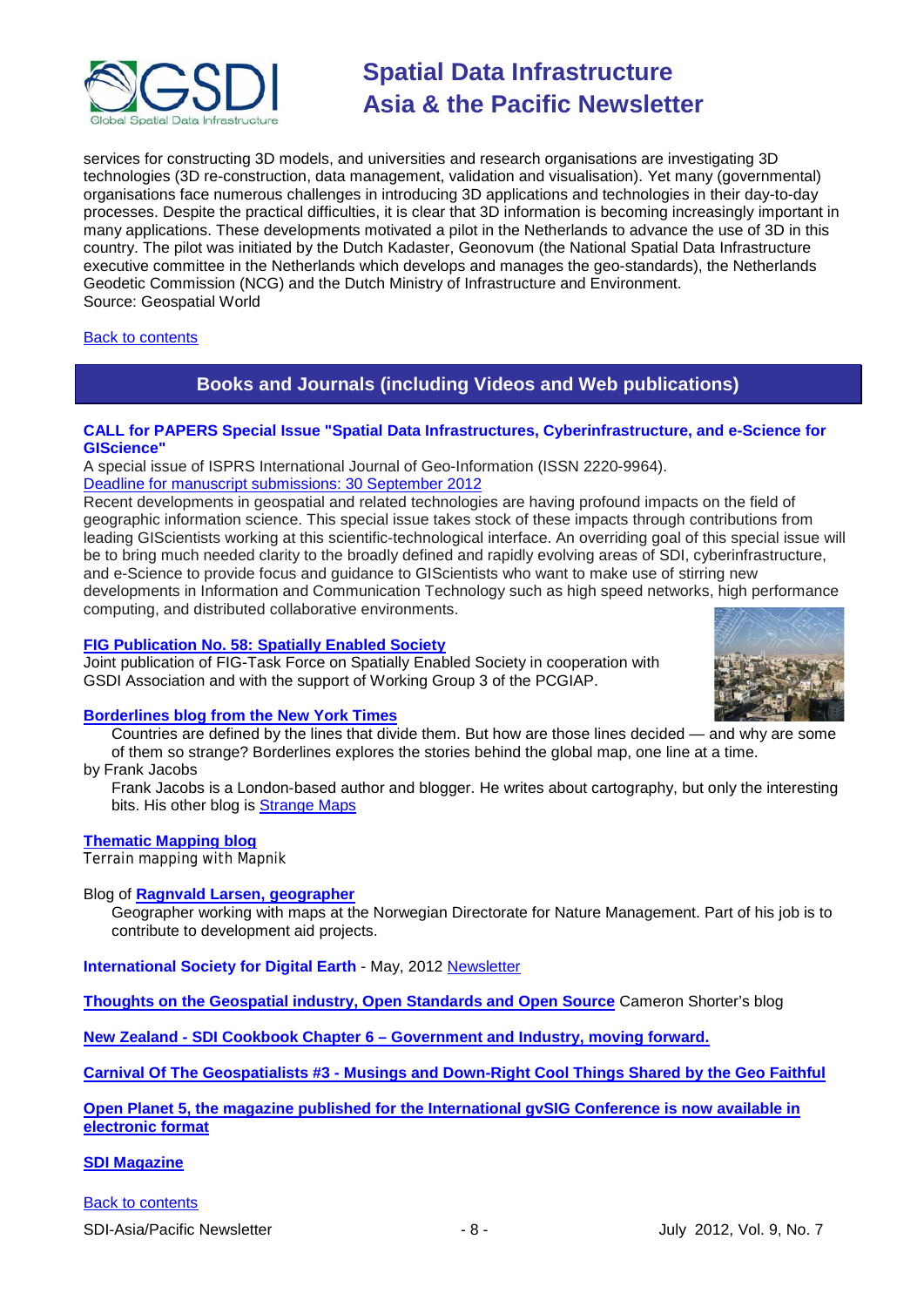

**[Mother Pelican: A Journal of Sustainable Human Development](http://www.pelicanweb.org/solisustv08n01page1.html)** The January 2012 issue has been posted:

**[LiDAR News, Vol 2, No 10](http://www.lidarnews.com/newsletter/Vol2No10.htm)** (May 2012)

**[Think Quarterly](http://thinkquarterly.co.uk/#aboutthebook)** – Google's new on-line magazine

**[Coordinates](http://mycoordinates.org/pdf/jun12.pdf)** monthly magazine - **PDF** (June 2012)

**[SERVIR-Africa community news](http://www.servirglobal.net/africa/en/News/CommunityNews.aspx)**

**GISuser - [GIS and Geospatial Technology News](http://www.gisuser.com/)**

**[National Geographic website](http://www.nationalgeographic.com/)**

**[The Atlantic Cities website](http://www.theatlanticcities.com/)** including [Maps](http://www.theatlanticcities.com/posts/map/)

**[Professional Surveyor](http://www.profsurv.com/)** magazine

**[The American Surveyor](http://www.amerisurv.com/newsletter/27JUN2012.htm)** newsletter (June 27)

<span id="page-8-0"></span>[Back to contents](#page-0-0)

# **Just for Fun!**



## **[Giant Fruit-Shaped Bus Stops Line Streets in Japan](http://inhabitat.com/giant-fruit-shaped-bus-stops-line-streets-in-japan/)**

Japan is known for its imaginative design, and now they've even taken boring bus stops and re-invented them as gigantic fairy tale fruits! Inspired by the pumpkin carriage from Cinderella, these juicy shelters are shaped like watermelons, strawberries, tomatoes, and oranges. Who knew sitting and waiting for the bus to come could be so much fun? Source: Inhabitat.com

#### **[Building a Better Bus Stop](http://www.humantransit.org/2012/05/paris-the-bus-stop-of-the-future.html)**

This experimental station at boulevard Diderot is not just a place to wait for a bus. Covering an area of 80 m<sup>2</sup>, it was designed as a multi-purpose public space. Here you can buy a bus ticket, get information about the neighborhood, have a coffee, borrow a book, play music, recharge a phone, buy a meal to take away, rent an electric bike, stay warm while eating a sandwich, or set up a bag on a shelf to do your makeup. Variable light adjusts for day and night



conditions. This project will also be the first urban test of materials and technological innovations ... such as ceramic furniture invented by Marc Aurel, and a sound design integrated into the fabric of furniture ... Source: HumanTransit.org and [AtlanticCities.com](http://www.theatlanticcities.com/commute/2012/06/building-better-bus-stop/2325/)



**['This Is Our Planet': Glorious Time-Lapse View of the Earth From Space](http://www.theatlantic.com/technology/archive/2012/06/this-is-our-planet-glorious-time-lapse-view-of-the-earth-from-space/259181/)**

The latest video made up from still images taken from the International Space **Station** 

Source: The Atlantic Monthly – Alternative site: [Scientific American blog](http://blogs.scientificamerican.com/plugged-in/2012/06/29/this-is-our-planet-another-amazing-time-lapse-video-of-earth-from-the-international-space-station/?WT_mc_id=SA_DD_20120702)

# **[The Great Indoors, or Childhood's End?](http://bigthink.com/strange-maps/571-the-great-indoors-or-childhoods-end)**

A British study called One False Move, investigating the mobility of children, found that the average eight-year-old saw its 'home habitat' shrink to one-ninth of its size within a single generation. In 1970, 80% of British kids 7 or 8 years of age were allowed to go to school unsupervised; by 1990, this figure had dropped below 10%. The result of this gradual shrinkage of children's habitat, is the effective end of the outdoor childhood. Source: Frank Jacobs's "Strange Maps" blog and the [Daily Mail](http://www.dailymail.co.uk/news/article-462091/How-children-lost-right-roam-generations.html#ixzz1ywZBP0EF)



# [Back to contents](#page-0-0)

SDI-Asia/Pacific Newsletter  $-9 -$  - 9 -  $-9 -$  July 2012, Vol. 9, No. 7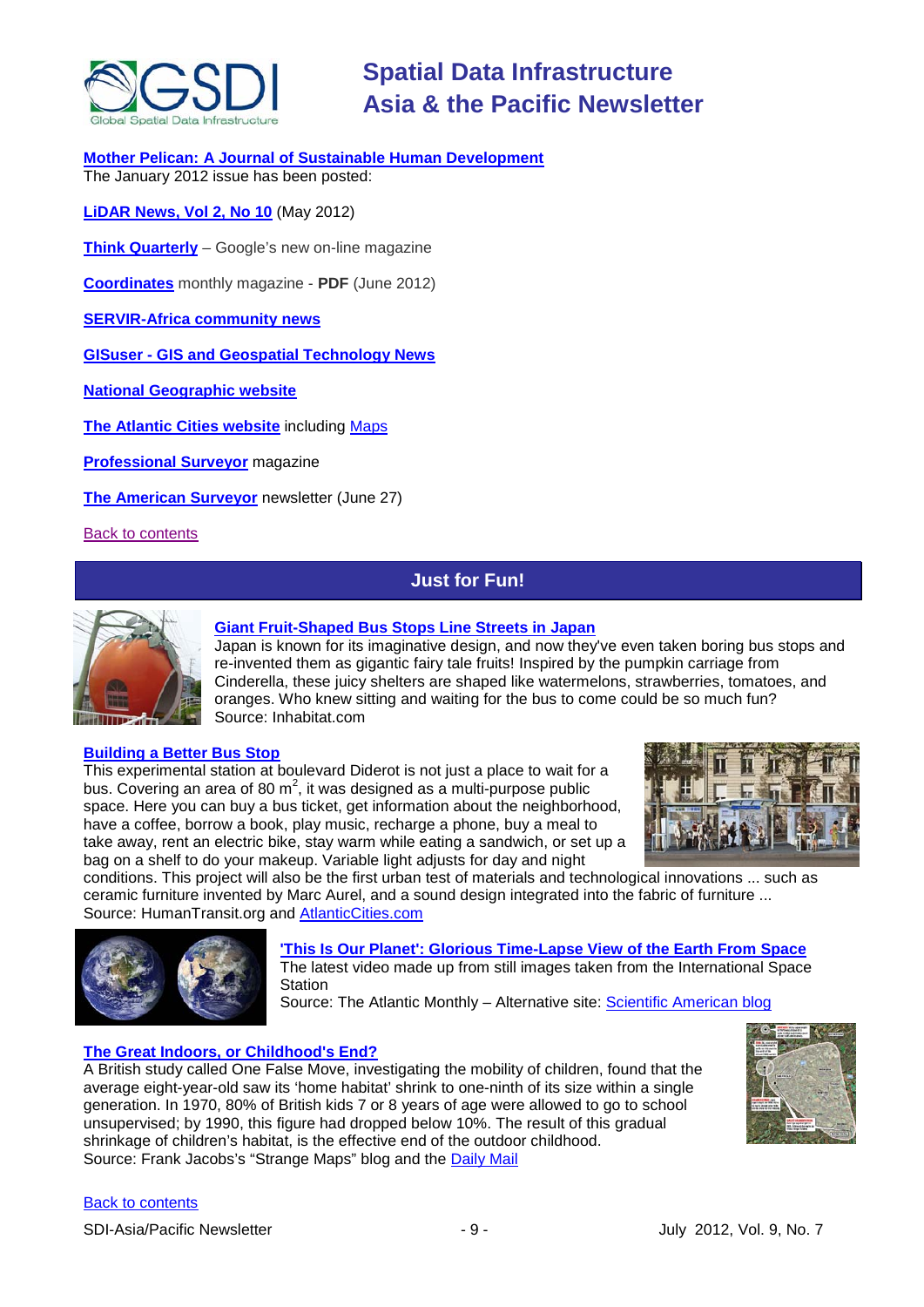

## **Stanford's Top Major Is Now Computer Science**

*In the '70s, successful Stanfordites studied Psych. Now, they prefer Engineering.* Source: The Atlantic Monthly

#### **[Working the Graveyard Shift –](http://www.lidarnews.com/content/view/9014/) Literally** by John Russo

The writer was engaged to conduct 3D Lasar Scanning for a construction project at the Los Angeles County Coroner's Office. The work entailed working overnight. Source: LiDAR News





#### **[Century-old tools still in vogue for land survey](http://www.thehindu.com/life-and-style/money-and-careers/article3559840.ece)**

At a time when modern technology has touched nearly every aspect of governance, some government offices, particularly those in taluks around the city, continue to use centuries-old conventional technology.

Visitors to Ambattur taluk office often stare in amazement at the long rows of iron chains and rods prominently displayed on the premises. They are nothing but land surveying instruments used by the surveyors. Source: The Hindu

#### **[Rats with GPS backpacks prepare to sniff out landmines](http://geospatialworld.net/index.php?option=com_content&view=article&id=25014%3Arats-with-gps-backpacks-prepare-to-sniff-out-landmines&catid=57%3Aapplication-military&Itemid=1)**

A team of scientists at Bucknell University, US, developed a novel system for detecting landmines by training rats equipped with GPS and wireless rucksacks to sniff out explosives and map them for destruction. They trained rats to identify the chemicals that seep into the ground from land mines and to circle around them. The rats wear palm-sized backpacks which contain GPS and a wireless transmitter, as well as an electronic reward system as an incentive.

Source: Geospatial World and the [Register](http://www.theregister.co.uk/2012/06/08/gps_rat_landmine_sniffers/)

<span id="page-9-0"></span>[Back to contents](#page-0-0)

# **Training Opportunities**

#### **Third Open Source GIS Summer School, Girona, Spain**

The GIS and Remote Sensing Centre (University of Girona, Spain), Nottingham Geospatial Institute (University of Nottingham, UK) and OpenGeo are pleased to announce the Third Open Source GIS Summer School, **July 9-13th, 2012** at Girona, Spain. Building on the success of previous editions, this year's program will be focused on the development and creation of Open Web Mapping Services and Web applications.

The University of Nottingham will be strongly supporting this excellent initiative. Jeremy Morley (Lecturer and a theme leader at the NGI) will be contributing the Nottingham components for the Summer School. The course has been designed and will be conducted on a GNU/Linux operating system based on the use of the OSGeo-Live DVD.

All course materials produced for the Summer School will be made available through the [ELOGeo platform](http://elogeo.nottingham.ac.uk/) for the benefit of the wider community. [More details.](http://www.sigte.udg.edu/summerschool2012/)

### **[Course Spotlight: Master of Spatial Information](http://themelbourneengineer.eng.unimelb.edu.au/2012/02/course-spotlight-master-of-spatial-information-science/) Science**

The University of Melbourne [Course Spotlight: Master of Spatial Information Science](http://themelbourneengineer.eng.unimelb.edu.au/2012/02/course-spotlight-master-of-spatial-information-science/)

Spatial information is an essential and indispensable part of any economy's infrastructure. It is needed in all walks of life and on many scales, with applications in land tenure systems, environmental modelling, food production, disaster management, climate change modelling, engineering, architecture and urban planning. Current industry shortfalls in spatial information practitioners combined with a growing demand in Australia and internationally, ensure graduates a range of well-paid job opportunities.

Find out more about the [Master of Spatial Information Science,](http://www.msi.unimelb.edu.au/study/graduate/master-of-spatial-information-science/) as well as our [scholarship opportunities.](http://www.eng.unimelb.edu.au/study/graduate/scholarships.html)

#### **[Learn to Use HTML5 with Esri ArcGIS](http://www.gisuser.com/content/view/25915/2/)**

Get a brief introduction to HTML5 and learn how to use HTML5 technologies with the ArcGIS API for JavaScript and ArcGIS Online. Source: GIS User and **ESRI**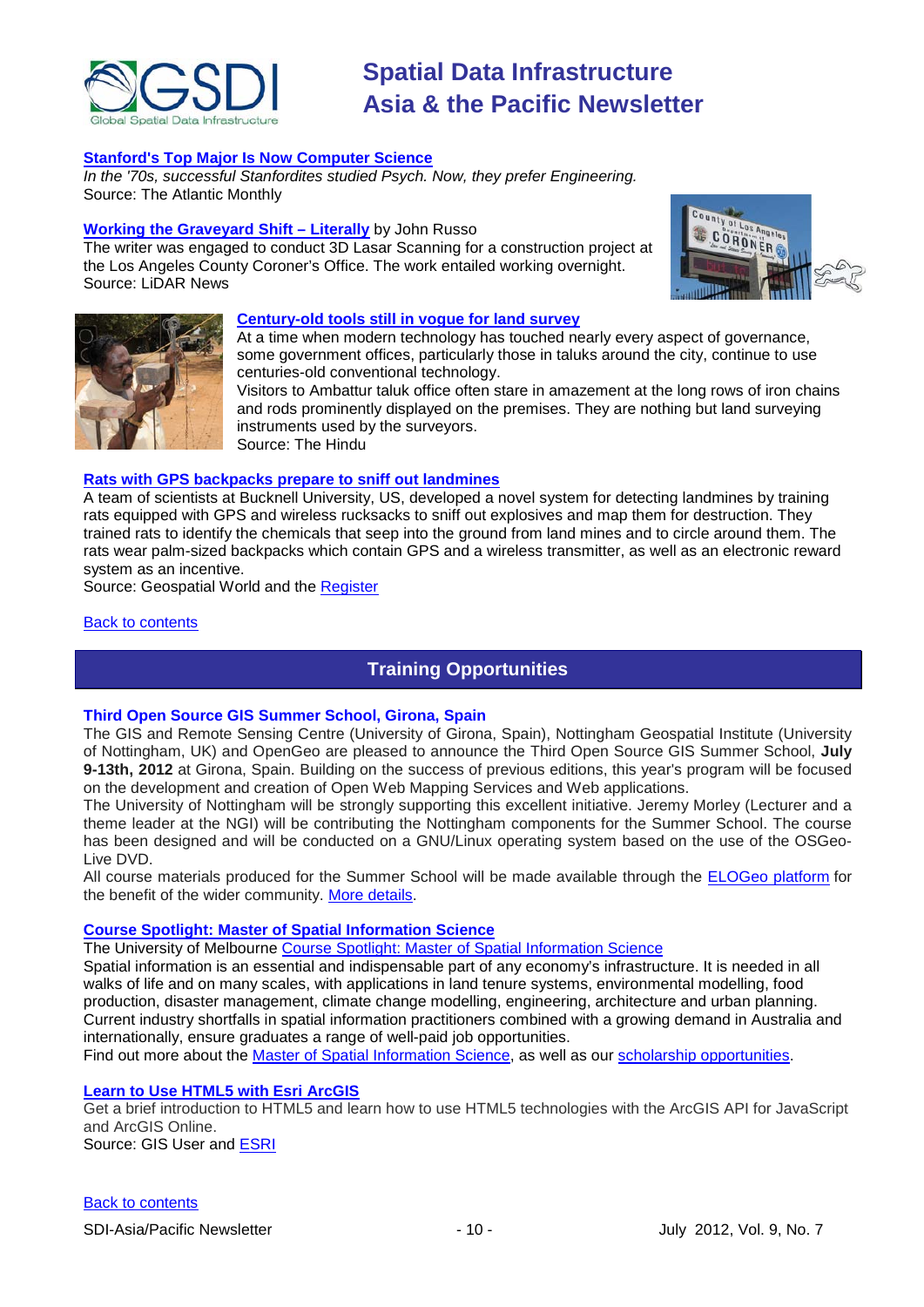

# **[Large-Scale 3D Laser Scanning: The Complete Process](http://www.faro.com/site/resources/details/1373?CampaignId=70170000000bbwr)**

Don't worry if you missed the live webinar, "Large-Scale 3D Laser Scanning: The Complete Process". It's now available online for you to watch any time!

#### **[e-Learning for the Open Geospatial Community](http://elogeo.nottingham.ac.uk/xmlui)**

We are pleased to inform that the course repository for the ELOGeo (An e-Learning Framework for Using Geospatial Open Data, Open Source and Open Standards) project is ready.

ELOGeo is a JISC-funded project based at the Centre for Geospatial Science, the University of Nottingham in partnership with the Mimas Centre of Excellence at the University of Manchester. ELOGeo main collaborators are Open Source Geospatial Foundation, Open Geospatial Consortium (OGC), Ordnance Survey, Open Nottingham, International Cartographic Association (ICA) and gvSIG Association. [More details of ELOGeo.](http://elogeo.nottingham.ac.uk/index.html)

# **gvSIG Training platform opens with a first course for gvSIG users**

The gvSIG Association tries to increase its learning offer through online courses, publishing a new learning platform: gvSIG Training. In parallel, the gvSIG Association launches its official certification program. It's a step forward in the training processes in free geomatic, creating an online training centre, that contributes to the spreading as well as to the sustainability of the gvSIG project. Training without geographic barriers, and with the best professionals.

In this platform, you will find courses in several languages to learn to use the different applications of the gvSIG project, in a user level as well as in a developer one. The courses list will be extended gradually with different gvSIG and free geomatic specialization courses (databases, map servers...), with the objective of covering the different needs of the Community.

The courses offered by gvSIG Training are part of the training routes that are required to obtain the gvSIG official certification.

For further information:

- gvSIG Training: [<http://gvsig-training.com/>](http://gvsig-training.com/)

- gvSIG Certifications: [<http://www.gvsig.com/services/certification>](http://www.gvsig.com/services/certification)

#### **GIS Courses by Distance Education NSW Riverina Tafe**

The courses listed below are all full Geographic Information Systems courses which can be studied over a number of semesters by distance study pathways.

[Certificate III in Spatial Information Services \(GIS\)](http://www.rit.tafensw.edu.au/nec/nrme/giscourses#Cert III in Spatial Information Services (CPP30109))

[Certificate IV in Spatial Information Services \(GIS\)](http://www.rit.tafensw.edu.au/nec/nrme/giscourses#Cert IV in Spatial Information Services (CPP40209))

[Diploma of Spatial Information Services \(GIS\)](http://www.rit.tafensw.edu.au/nec/nrme/giscourses#Diploma of Spatial Information Services (CPP50207))

Sourc[e: NSW River](http://www.rit.tafensw.edu.au/nec/nrme/giscourses)

#### **[Participatory Spatial Information Management and Communication Training Kit now available on-line](http://www.cta.int/en/About-us/CTA-news/Participatory-Spatial-Information-Management-and-Communication-Training-Kit-now-available-on-line)**

Co-published by CTA and IFAD in English and Spanish, the Training Kit is a unique product that can be tailored to meet user needs, ensuring that employees get the best training available on Participatory Spatial Information Management and Communication.

The [online version](http://pgis-tk.cta.int/) was launched at the beginning of March 2011. The DVD version was launched in December 2010. The Training Kit contains 15 Modules, each presented through a series of Units. Modules cover the entire spectrum of good developmental practice – from mobilising communities to developing a communication strategy based on the outcome of participatory mapping activities. The Modules touch on topics such as the fundamentals of training, ethics and community groundwork and processes as well as the more technical low-, mid- and high-tech participatory mapping methods.

Users decide what they want to cover and when. The product has been developed using the Multimedia Training Kit (MMTK) approach – which allows you to pick and choose those Modules, Units and components that best suit your particular requirements and develop a curriculum to suit your specific needs. **Publishers:** Technical Centre for Agricultural and Rural Co-operation ACP-EU (CTA), Wageningen, The

Netherlands and International Fund for Agricultural Development (IFAD), Rome, Italy Source: [The Centre for Agricultural and Rural Cooperation](http://www.cta.int/en/About-us/Who-we-are)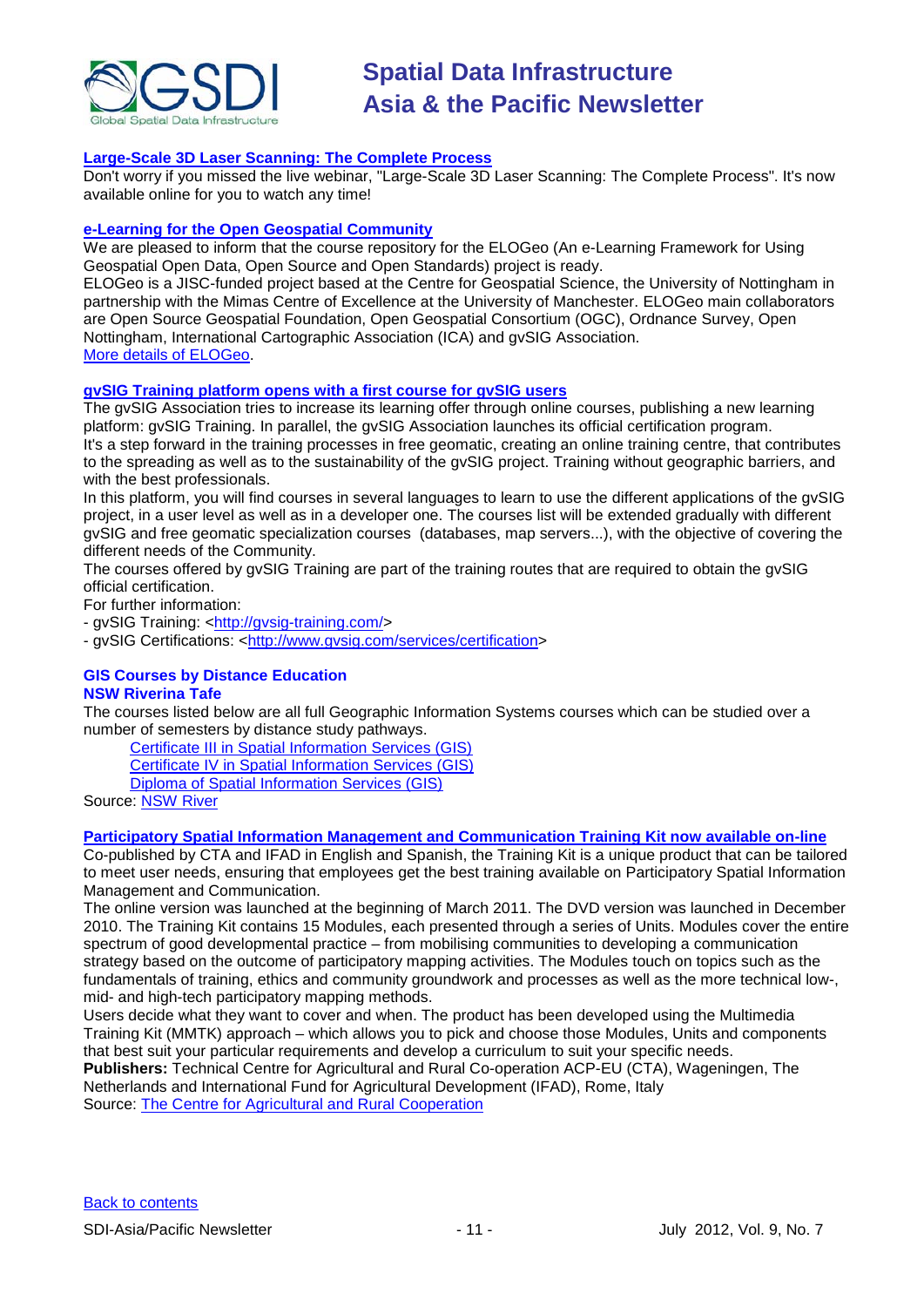

# **Funding Opportunities, Awards, Grants**

#### <span id="page-11-0"></span>**[Asia Geospatial Excellence Awards](http://www.asiageospatialforum.org/2012/agea.htm)**

The geospatial industry in Asia Pacific has been evolving with respectable reputation in the global arena. This is largely owing to the innovations and excellence brought forward by geospatial technology developers, professionals, end users and policy makers. In order to recognise and encourage such efforts, Geospatial Media & Communications will confer awards and recognitions for exemplary technology innovations and applications development in the region. The awardees shall be selected through a preset evaluation process and eventually judged by an international panel of experts. The awards shall be presented under the auspices of Asia Geospatial Forum 2012 (17-9 September, Hanoi). **Submit prior to July 31, 2012**

#### **[APN 2012 Calls for Proposals](http://www.apn-gcr.org/2012/06/07/apns-2012-calls-for-proposals/)**

The Asia-Pacific Network for Global Change (APN) has announced a call for proposals for funding from April 2013. The proposals can be submitted under two separate programmes:

1) regional global change research (ARCP Programme); and

2) scientific capacity development (CAPaBLE Programme).

Deadline for Advisory Service (Voluntary). Submission of Letter of Intent: Sunday 1 July 2012, midnight (24:00) – Japanese Standard Time

Deadline for Stage 1. Submission of Summary Proposal (Compulsory, template for ARCP; for CAPaBLE): Sunday 12 August 2012, midnight (24:00) – Japanese Standard Time

## **[2012 Call for applications of the OWSD Fellowship](http://owsdw.ictp.it/activities/postgraduate-training-fellowships)**

Applications are being accepted by the Organization for Women in Science for the Developing World (OWSD) for Postgraduate Training Fellowships for Women Scientists from Sub-Saharan Africa and **Least Developed Countries** (LDCs) at Centres of Excellence in the South.

The OWSD postgraduate fellowship is awarded to women scientists to pursue a PhD at a centre of excellence in the South in a field of the natural sciences. Applications are accepted from female scientists in all branches of the natural sciences.

See link for more information on the application procedure, eligibility criteria and to download the application form.

# **Deadline for submission of applications is 31 July 2012.**

### **List of Least Developed Countries (LDC)**

Afghanistan, Angola, **Bangladesh**, Benin, **Bhutan**, Burkina Faso, Burundi, **Cambodia**, Central African Republic, Chad, Comoros Islands, Democratic Republic of Congo, Djibouti, Equatorial Guinea, Eritrea, Ethiopia, Gambia, Guinea, Guinea-Bissau, Haiti, **Kiribati**, **Lao People's Democratic Republic**, Lesotho, Liberia, Madagascar, Malawi, **Maldives**, Mali, Mauritania, Mozambique, **Myanmar**, **Nepal**, Niger, Rwanda, **Samoa**, Sao Tome and Principe, Senegal, Sierra Leone, **Solomon Islands**, Somalia, Sudan, **Timor-Leste**, Togo, **Tuvalu**, Uganda, the United Republic of Tanzania, **Vanuatu**, Yemen and Zambia.

#### **[Ideas Challenge](http://www.gmes-masters.com/ideas-challenge)**

The Ideas Challenge is at the core of the GMES Masters competition. It invites students, entrepreneurs, start-up companies and SMEs to submit their ideas for an innovative commercial use of GMES to a secure online database on the GMES Masters website. The best idea for a commercially viable business idea using GMES data will be rewarded. The winner will be rewarded with a cash prize of EUR 10,000 as well as the chance to get his idea further developed in one of the six ESA Business Incubation Centres (BICs). The incubation package has a value of up to EUR 60,000.

## **[ESA App Challenge](http://www.gmes-masters.com/esa-app-challenge)**

The European Space Agency (ESA) will award the ESA App Challenge to the best application idea for the usage of GMES on mobile phones. Proposals shall address one or more GMES main thematic areas (land, marine environment, atmosphere, climate change, emergency management). ESA is looking for ideas that can be implemented quickly into a profitable business. The application should consist of a base app containing info and news on GMES, as well as one or more specific content modules that provide relevant location-based data to users in real time. The winner will be considered for support by one of the six European Space Agency's Business Incubation Centres (ESA BICs) across Europe (value up to EUR 60,000).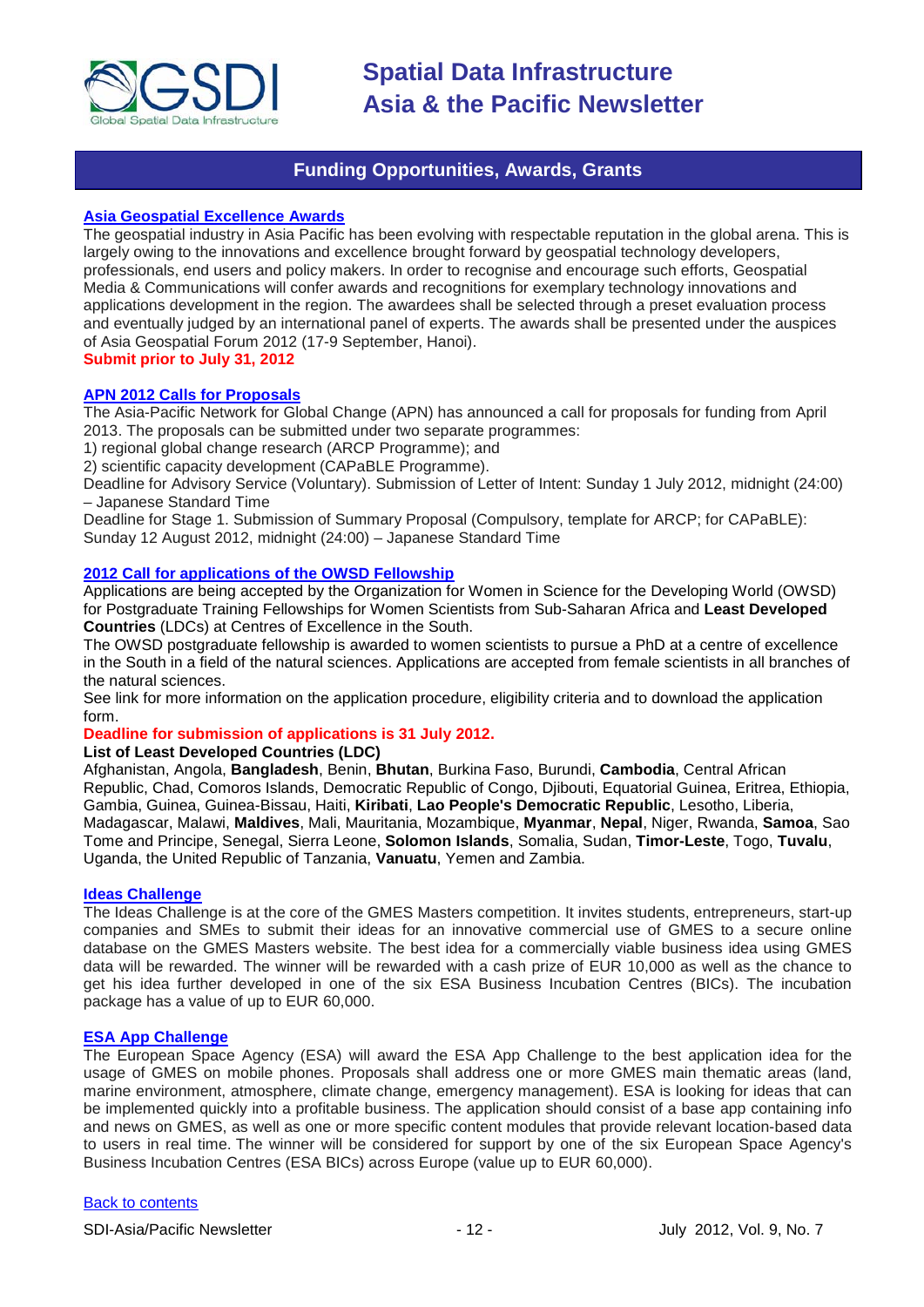

## **[European Space Imaging High-Res Challenge](http://www.gmes-masters.com/european-space-0)**

European Space Imaging (EUSI) is Europe's leading provider of Very High-Resolution (VHR) satellite data. EUSI will award the best application idea using the most advanced VHR satellite data. Application ideas which are easily implementable, sustainable, cut costs and create efficiencies are of high interest. Participants are required to submit detailed application ideas including business concepts. The winner will be awarded a data package of EUSI satellite data worth up to EUR 20,000 for use in further developing the winning application.

#### **[DLR Environmental Challenge](http://www.gmes-masters.com/dlr-environmental)**

DLR is looking for new applications in Earth observation, especially proposals addressing the mapping of the environment and climate. Ideas for using Earth observation to manage sustainable supplies of energy are also welcome. In addition to any kind of non-satellite geoinformation, proposals should be based on existing or imminent Earth observation satellite data that is available either for free or under commercial terms. The product or service generated from the idea should support either professionals from organisations and companies in environmental assessment, or the general public and consumer-oriented markets. Both regional and global applications and services are possible. Innovative ways to link the service with users are especially encouraged. The ideas should also describe a realistic scenario for their implementation involving either the general public or commercial benefits. The winner(s) will receive a voucher for a workshop or initial coaching according to what further realisation of the idea requires.

#### **[Best Service Challenge](http://www.gmes-masters.com/best-service)**

The Best Service Challenge invites service providers to upload profiles of their existing services within the main thematic areas of GMES to the GMES Masters competition website. The Best Service Challenge aims at increasing the awareness of existing Earth Monitoring Services and their benefits to European citizens. The winner of the Best Service Challenge will benefit from a substantial satellite data quota made available with financial support by the European Commission.

#### **[GMES Masters 2012 call for proposals](http://www.gmes-masters.com/challenges-2012)**

The GMES Masters rewards on an annual basis the best ideas for services, business cases and applications based on GMES data, with the aim to foster product development and entrepreneurship in Europe. Initiated by the European Space Agency (ESA), the Bavarian Ministry of Economy, the German Aerospace Center (DLR) and T-Systems, and supported by the European Commission and European Space Imaging GmbH, the GMES Masters 2012 will call for proposals between 1 June and 16 September 2012 in six categories.

# **T-Systems [Cloud Computing Challenge](http://www.gmes-masters.com/t-systems-cloud)**

T-Systems will award the prize for its Cloud Computing Challenge to the best GMES application or service idea that will make use of the cloud computing model Infrastructure-as-a-Service (IaaS) to provide Earth observation data on demand via user-oriented web portal or mobile devices. T-Systems will assist the winner in getting the awarded project off the ground. They will support the winner to realise an innovation project, which could lead to a long-term partnership.

#### **[Challenge to spur the geospatial industry](http://geospatialworld.net/index.php?option=com_content&view=article&id=23850:challenge-to-spur-the-geospatial-industry&catid=75:miscellaneous-events)**

The Singapore Land Authority has launched OneMap Challenge that seeks to promote the development of innovative map-based desktop and mobile applications by businesses and the community.

The OneMap Challenge provides a platform for application developers to showcase their creativity through the apps they develop to an increasingly tech-savvy population and enterprises, including those represented by the Association of Small and Medium Enterprises (ASME) which is one of the competition promotion partners. The Challenge also aims to facilitate collaborations between potential business partners for creating location-based apps that are useful for business enterprises and the general community.

With two top prizes of \$20,000 cash each and other attractive prizes up for grabs, the OneMap Challenge is divided into two categories – Web Applications for applications that run on web browsers and Mobile Applications for those that run on smart phones, tablets and other portable devices.

Visit <http://www.sla.gov.sg/OneMapChallenge> to learn more about OneMap Challenge and check out the OneMap Facebook page at [www.facebook.com/OneMap.](http://www.facebook.com/OneMap)

Source: Geospatial World and [SLA press release](http://www.sla.gov.sg/htm/new/new2012/new0401.htm)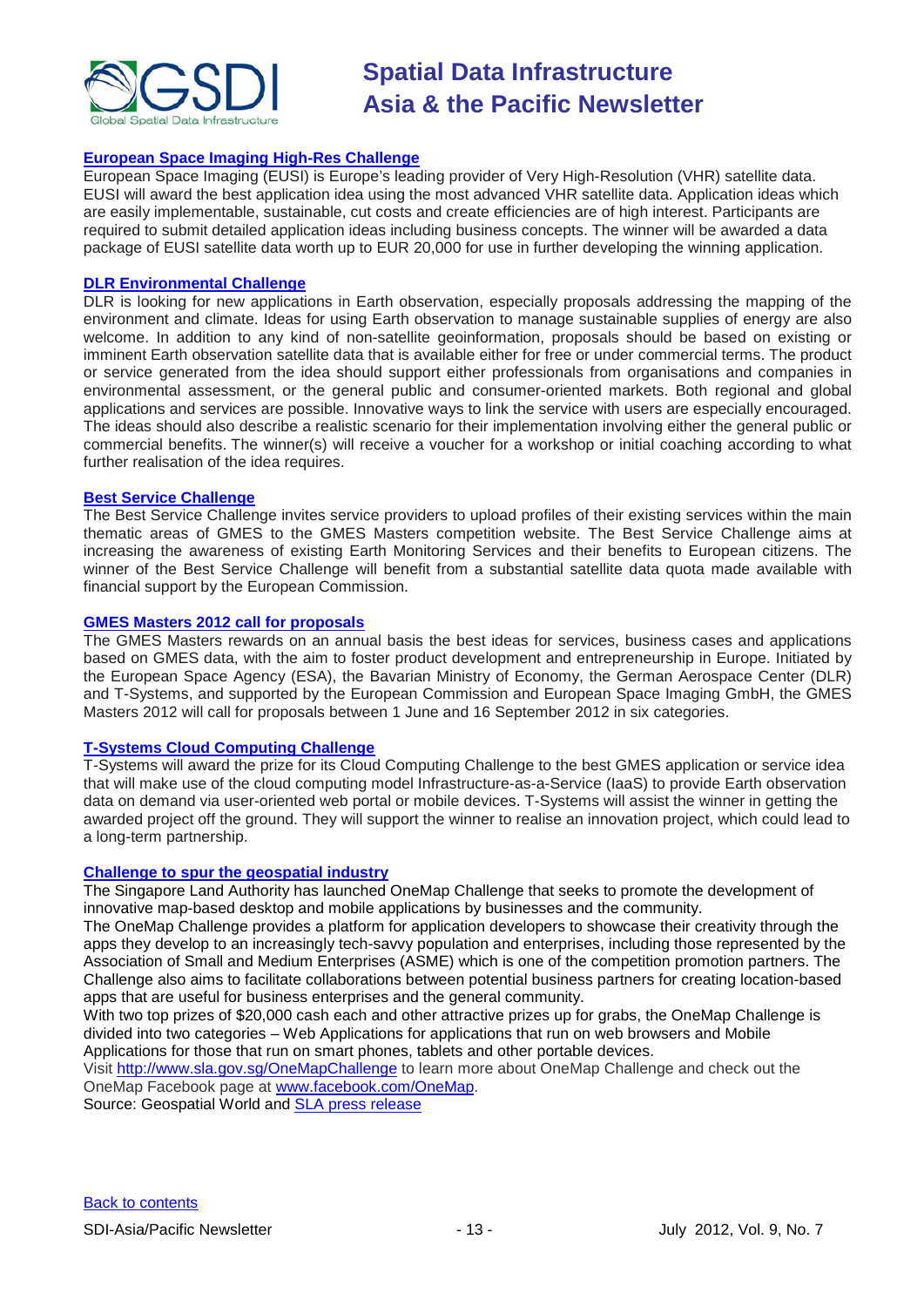

# **Employment Opportunities**

### <span id="page-13-0"></span>**GIS Job Board Launches New Website: [www.gisjobboard.com](http://www.gisjobboard.com/)**

New Site Provides Employers and Job Seekers Tools to Post and Search Jobs and Resumes in the GIS and Geospatial Disciplines

GIS Job Board has launched a new website specifically dedicated to GIS and other geospatial disciplines. The new site makes it simple for employers and job seekers to post and search for jobs and resumes. The site was created to serve the growing needs of the GIS community and help with recruiting and job seeking efforts. Visitors also have the option to view the site in a different language if they choose, making it easier for them to have access to the content

Registered users can receive jobs or resumes by email. They can also flag jobs and resumes as well as save searches, setup resume alerts, and save resumes and jobs. Users have the capability of private messaging other users in case they ever want to communicate with someone.

For more information about GIS Job Board, please visit their website at **[www.gisjobboard.com](http://www.gisjobboard.com/)**

#### <span id="page-13-1"></span>[Back to contents](#page-0-0)

# **Conference Proceedings**



FIGWORKING WEEK 2012 ay 6-10 2012

**FIG Working Week 2012 Rome May 6 – 10, 2012** [Technical Program and Proceedings](http://www.fig.net/pub/fig2012/techprog.htm)

#### **GSDI 13 QUEBEC CONFERENCE A HUGE SUCCESS May 14 – 7, 2012**

A limited-edition book of selected papers "Spatially Enabling Government, Industry and Citizens: Research and Development Perspectives" was provided free of charge to all conference registrants. Abstracts and Papers from the Conference may also be downloaded from the [GSDI Association's website.](http://www.gsdi.org/gsdiconf/gsdi13/prog_details.html)

# **[Report on GI Science and Remote Sensing for Climate Change Studies Workshop](http://www.asmmag.com/201205043668/report-on-gi-science-and-remote-sensing-for-climate-change-studies-workshop.html)**

Kumaun University SSJ Campus Almora, India from 1-3 March 2012.

#### **Malaysia Geospatial Forum 2012**

[Day 1](http://www.geospatialworld.net/index.php?option=com_content&view=article&id=24204%3Amalaysia-explores-geospatial-opportunities&catid=75%3Amiscellaneous-events&Itemid=1) (March 6), [Day 2](http://www.geospatialworld.net/index.php?option=com_content&view=article&id=24223%3Ageospatial-sector-should-strive-to-become-more-useful&catid=75%3Amiscellaneous-events&Itemid=1) (March 7), [Plenary showcases g-tech in nation building](http://www.geospatialworld.net/index.php?option=com_content&view=article&id=24212%3Aplenary-showcases-g-tech-in-nation-building-&catid=75%3Amiscellaneous-events&Itemid=1)

# **[Possibility or a dream? Spatially Enabled Geovernment and Societies](http://mycoordinates.org/possibility-or-a-dream-spatially-enabled-geovernment-and-societies-2/)**

Geospatial experts from different background and part of the world share their views on Spatially Enabled Government and Society (SEGS) at **UNRCC-PCGIAP International Symposium** organized by Department of Surveying and Mapping Malaysia during **15 – 16 February at Kuala Lumpur, Malaysia**. They highlight pertinent issues, challenges and suggest way forward to achieve the goal

#### **Timor Leste (East Timor) – [environmental data review workshop](http://www.mindland.com/wp/?p=125)**

The 6th of March as part of the Norwegian Petroleum Assistance Program together with DNMA I contributed to a workshop to be held at the Arbiru Hotel in Dili, Timor Leste. The intended outcome was to contribute to a process for establishing better handling of environmental data. The workshop was opened by his Excellency Sr. Abilio de Deus de Jesus Lima, State Secretary for the Environment.

#### **[Iraq Spatial Data Infrastructure workshop completed](http://www.ameinfo.com/290564.html)**

In mid-February 2012, over 25 persons representing 13 national and regional government organizations assembled in Erbil in the north of Iraq for an intensive three-day exchange to explore concepts and ideas towards the establishment of a National Spatial Data Infrastructure for Iraq.

The workshop was conducted under the auspices of the Prime Minister Advisory Committee (PMAC), and supported by the United States Geologic Survey (USGS).

Staff from the GPC Group facilitated the workshop, bringing experience and insights regarding the implementation of GIS federations and Spatial Data Infrastructure (SDI) in other countries and regions around the world.

### [Back to contents](#page-0-0)

SDI-Asia/Pacific Newsletter  $-14 -$  14 - July 2012, Vol. 9, No. 7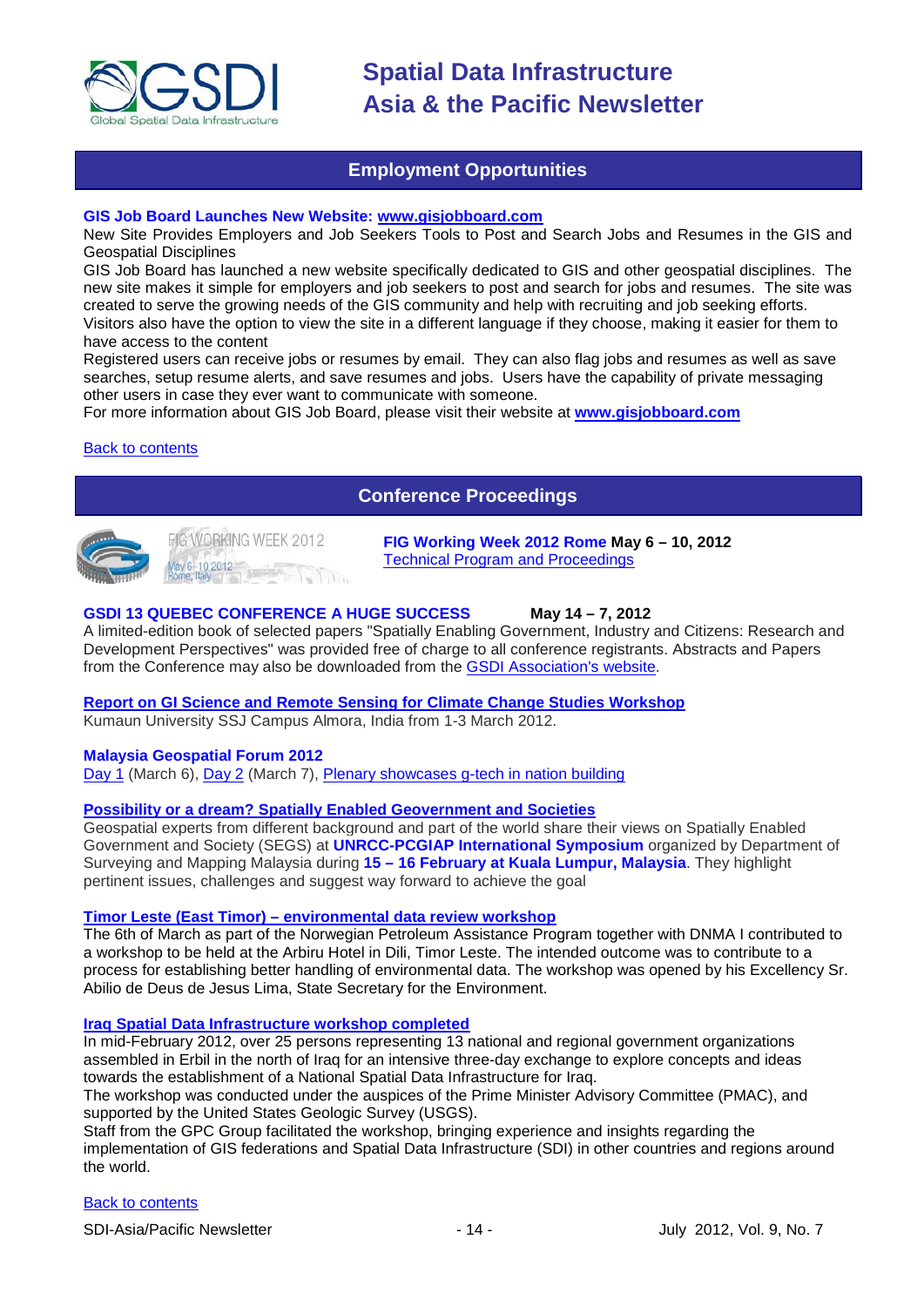

[Open Planet 5, the magazine published for the](http://jornadas.gvsig.org/descargas/magazine) **International gvSIG Conference** is now available in electronic [format](http://jornadas.gvsig.org/descargas/magazine)

### **[National Geomatic Plan in Gabon: results of pilot projects presented](http://www.ignfi.fr/en/content/pilot-phase-ngp-gabon-expectations-were-met)**

IGN France International presented the main results of the work conducted between April and December, 2011 at the occasion of a final seminar. This seminar was held on December 6th, 2011 in Libreville and brought together around 60 representatives, most of whom were general managers and permanent secretaries from the main ministries, all in the presence of Emmanuel Issozet, Minister of the Budget and Madame Yolande Nyonda, Permanent Secretary of the Budget.

[Phase pilote du PNG Gabon : Promesses tenues](http://www.ignfi.fr/fr/content/phase-pilote-du-png-gabon-promesses-tenues)

[NGP Gabon: IGN France International presented the results of the pilot projects during a final seminar](http://www.ignfi.fr/en/content/ngp-gabon-ign-france-international-presented-results-pilot-projects-during-final-seminar)

#### <span id="page-14-0"></span>[Back to contents](#page-0-0)

# **Conferences, Events**

For upcoming events of global or major international interest, please visit the [upcoming conference list o](http://gsdi.org/events/upcnf.asp)n the GSDI website – as this conference list will be reserved for conferences within or with specific interest to the Asia Pacific Region.

#### **The editors welcome news of conferences & events from the newsletter subscribers**

### **[Call for Expression of Interest to host AARSE 2014 and](http://lists.gsdi.org/pipermail/sdi-africa/2010-November/001135.html) future Conferences**

Call for Expression of Interest to host the 10th biennial International Conference of the African Association of Remote Sensing of the Environment (AARSE) in October 2014 and future Conferences. The 9th conference will be held in Morocco in October 2012.

| <b>Date</b>      | <b>Location</b>                                                         | <b>Event</b>                                                                                                                                                                                                                                                                                                                                                                                                                                                                                                                                                                                                                                                                                                                                                                                                                                                                                                                                                                                                                                                                                                                                                                                                                                                                                                                            |
|------------------|-------------------------------------------------------------------------|-----------------------------------------------------------------------------------------------------------------------------------------------------------------------------------------------------------------------------------------------------------------------------------------------------------------------------------------------------------------------------------------------------------------------------------------------------------------------------------------------------------------------------------------------------------------------------------------------------------------------------------------------------------------------------------------------------------------------------------------------------------------------------------------------------------------------------------------------------------------------------------------------------------------------------------------------------------------------------------------------------------------------------------------------------------------------------------------------------------------------------------------------------------------------------------------------------------------------------------------------------------------------------------------------------------------------------------------|
| <b>July 2012</b> |                                                                         |                                                                                                                                                                                                                                                                                                                                                                                                                                                                                                                                                                                                                                                                                                                                                                                                                                                                                                                                                                                                                                                                                                                                                                                                                                                                                                                                         |
| $8-11$ July      | Brisbane,<br>Australia                                                  | 2012 Brisbane International Geospatial Forum                                                                                                                                                                                                                                                                                                                                                                                                                                                                                                                                                                                                                                                                                                                                                                                                                                                                                                                                                                                                                                                                                                                                                                                                                                                                                            |
| 16-20 July       | <b>Universiti</b><br>Teknologi<br>Malaysia,<br>Johor Bahru,<br>Malaysia | <b>AGSE 2012 - Applied Geoinformatics for Society and</b><br><b>Environment</b><br>Conference Theme: "Geoinformation - Catalyst for planning,<br>development and good governance"<br>Contact<br>AGSE 2012 is an interdisciplinary, international forum for sharing<br>knowledge about the application of Geoinformatics with focus on<br>application and on developing countries.<br>Workshops planned so far:<br>- Spatial Analysis with Open Source - gvSIG and SEXTANTE (D.<br>Schröder, HFT Stuttgart, Germany)<br>- ILWIS - advanced topics (Md. Zahid Hasan Siddique, Institute of<br>Water Modelling, Dhaka, Bangladesh)<br>- Raster based analysis using R statistical software (S. Pareeth,<br>International Water Management Institute, Colombo, Sri Lanka)<br>- Python in three hours (V. Wendlik, HFT Stuttgart, Germany)<br>- Implementing OGC conformant webservices using PostGIS and<br>GeoServer (R. Kettemann, HFT Stuttgart, Germany)<br>- Application of MODIS 1 km LST product for characterisation of<br>UHI (Arathyram R.S,m National Remote Sensing Center, ISRO<br>Hyderabad)<br>- An Introduction to Ecological Niche Modelling Using DIVA GIS<br>(Sooraj N P, MSc.MPhil, Activ Environmental Services, Cochin)<br>- Strategic process management for introducing GIS (F.-J. Behr,<br>HFT Stuttgart, Germany) |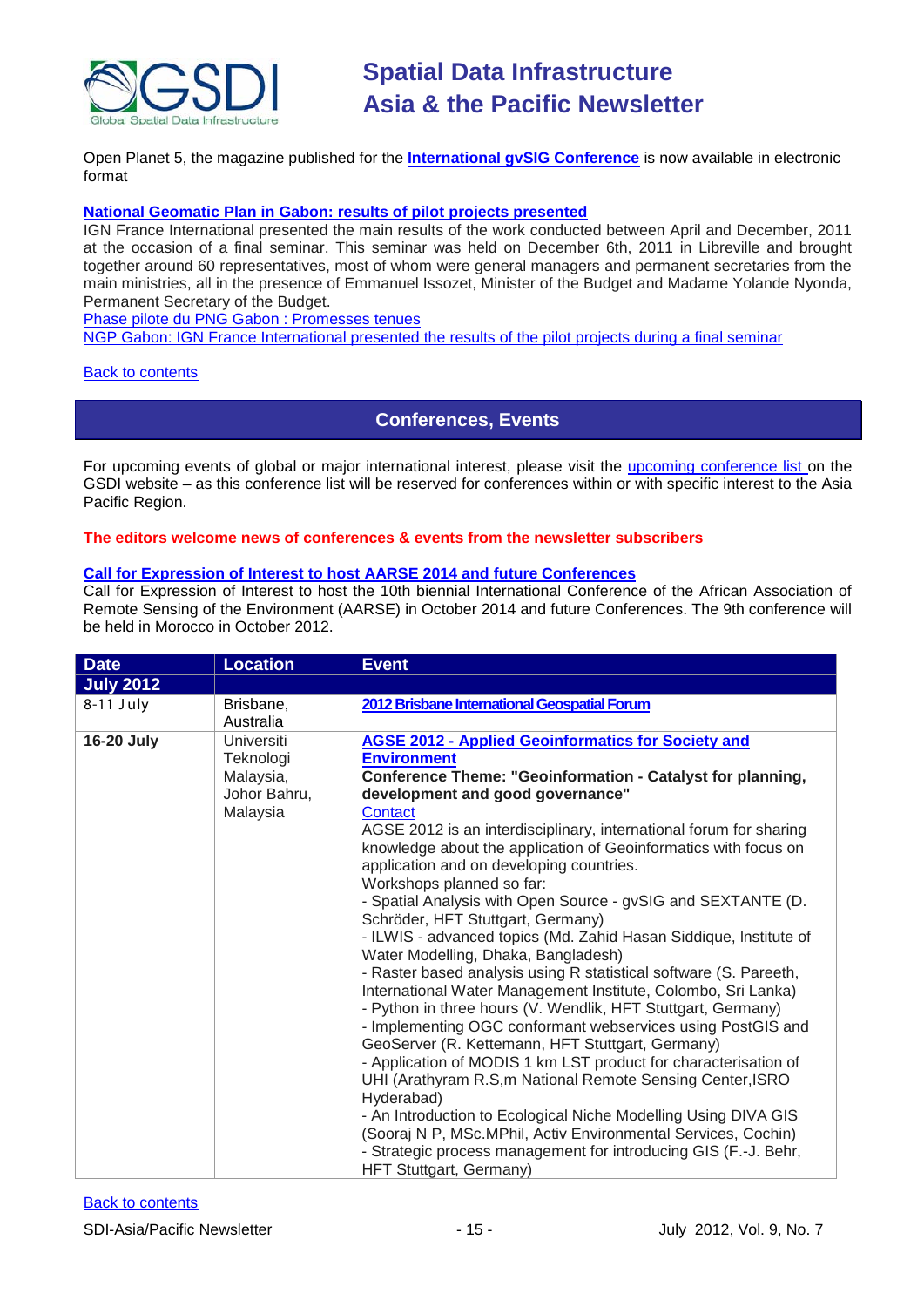

|                    |              | - Fuzzy logic analysis (Pulsani Reddy, India)                                                                 |
|--------------------|--------------|---------------------------------------------------------------------------------------------------------------|
| 23-27 July         | San Diego,   | <b>Esri International User Conference</b>                                                                     |
|                    |              | <b>Now Accepting Presentation Submissions</b>                                                                 |
|                    | <b>USA</b>   | Participation from the GIS community makes the Esri International                                             |
|                    |              | User Conference (Esri UC) < http://www.esri.com/events/user-                                                  |
|                    |              | conference/index.html > much more than just another technology                                                |
|                    |              | user conference. It's a place to collaborate with your colleagues                                             |
|                    |              | and get inspired by their work.                                                                               |
|                    |              | What do you know that could help others make the most of                                                      |
|                    |              | ArcGIS? Here's your chance to share tips, strategies, and                                                     |
|                    |              | accomplishments with fellow GIS professionals. Both new and                                                   |
|                    |              | seasoned ArcGIS users are encouraged to submit presentation                                                   |
|                    |              | abstracts for consideration. Of particular interest are proposals<br>related to:                              |
|                    |              | Applying ArcGIS to new problems in innovative ways                                                            |
|                    |              | Leveraging new capabilities of ArcGIS 10                                                                      |
|                    |              | Extending your GIS to a broader audience through web and<br>$\bullet$                                         |
|                    |              | mobile applications                                                                                           |
|                    |              | Driving GIS advancements in your industry                                                                     |
|                    |              | Collaborating inside and outside your organization to increase                                                |
|                    |              | efficiency, share data, and maximize geospatial resources                                                     |
|                    |              | Review the session topics to see how your contribution can fit into                                           |
|                    |              | this year's agenda.                                                                                           |
|                    |              | Abstract submission deadline: passed.                                                                         |
| <b>August 2012</b> |              |                                                                                                               |
| $6 - 8$ August     | Melbourne,   | <b>GITA 2012</b> - GITA 17th Annual Geospatial Solutions Conference                                           |
|                    | Australia    | "From Fundamentals to the Future - Managing Assets Spatially"                                                 |
|                    |              | <b>Important dates</b>                                                                                        |
|                    |              | 30 March 2012 Abstract submission closes                                                                      |
|                    |              | Authors notified of initial acceptance or otherwise;<br>late April 2012                                       |
|                    |              | successful authors invited to submit a full paper                                                             |
|                    |              | 5 March 2012<br><b>Registration opens</b>                                                                     |
|                    |              | 31 May 2012<br>Deadline for authors to register for the meeting                                               |
|                    |              | Contact                                                                                                       |
| 25 August -        | Melbourne,   | <b>XXII International Society for Photogrammetry &amp; Remote</b>                                             |
| 1 September        | Australia    | <b>Sensing Congress</b>                                                                                       |
|                    |              | Email: isprs2012@icms.com.au                                                                                  |
| <b>September</b>   |              |                                                                                                               |
| 2012               |              |                                                                                                               |
| 2-4 September      | Wellington,  | The 4th Digital Earth Summit focusing on "Natural Disasters"                                                  |
|                    | New Zealand  | Call for Papers (Deadline for abstracts submission: 15 June 2012)                                             |
| 4-5 September      |              | FOURTH OPEN SOURCE GIS CONFERENCE - OSGIS 2012                                                                |
|                    |              | Nottingham Geospatial Institute, University of Nottingham                                                     |
| "NEW"              |              | <b>OSGIS 2012</b>                                                                                             |
| 6-8 September      | Tokyo, Japan | International<br>Conference<br>OpenStreetMap<br>(OSM)<br>2012<br>for<br><b>State of the Map 2012 (SoTM12)</b> |
| 9-14 September     | Ticino,      | 11th NCCR Climate Summer School, 2012                                                                         |
|                    | Switzerland  | The NCCR Climate, Switzerland's Centre of Excellence in Climate                                               |
|                    |              | and Climate Impact Research, invites young scientists to join                                                 |
|                    |              | leading climate researchers in a scenic southern Swiss Alpine                                                 |
|                    |              | setting on the occasion of the 11th International NCCR Climate                                                |
|                    |              | Summer School 2012.                                                                                           |
|                    |              | <b>Deadline for applications:</b> closed. Successful applicants will be                                       |
|                    |              | notified in February 2012. Detailed information and the application                                           |
|                    |              | form are available at                                                                                         |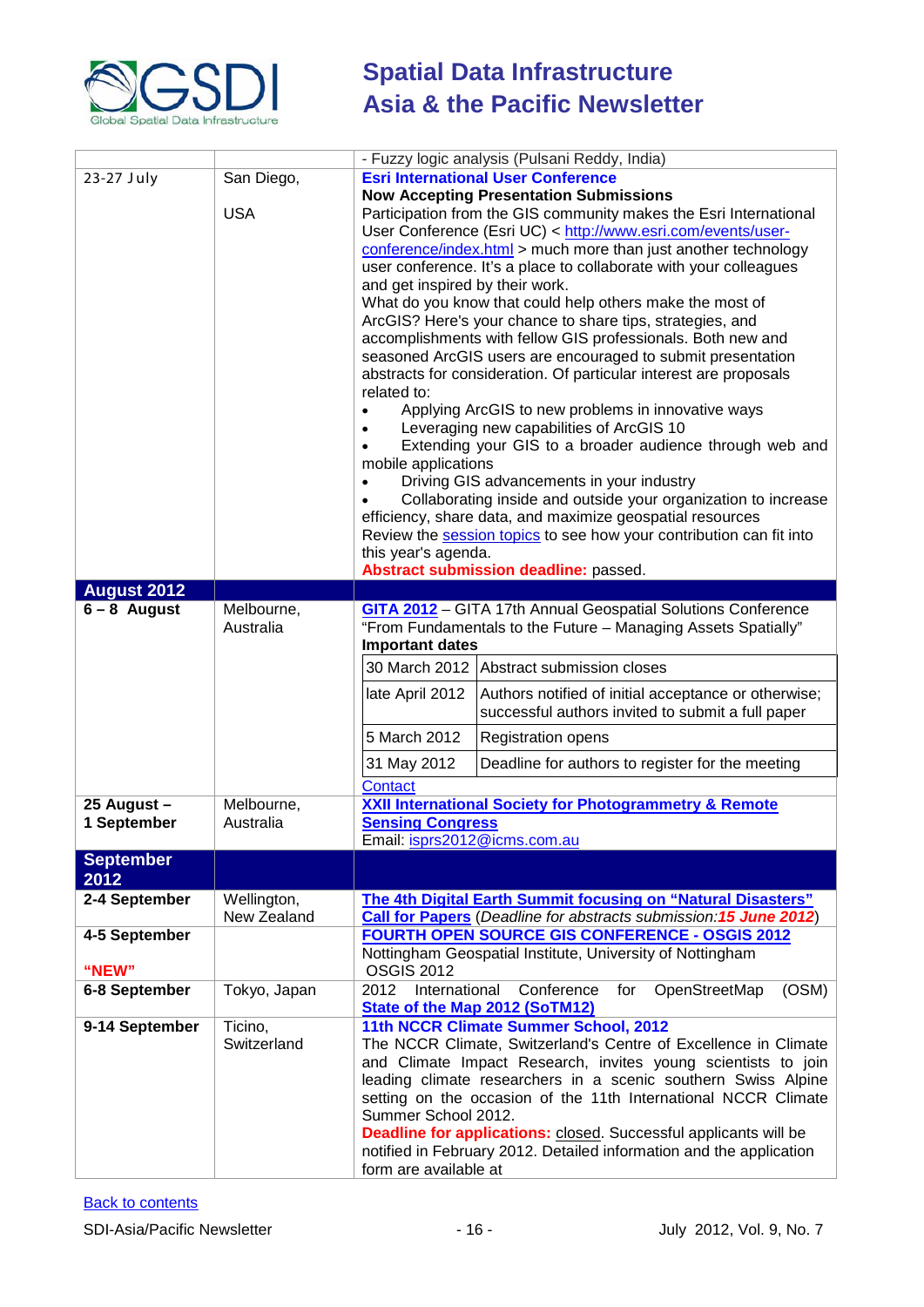

|                  |                  | <http: 2012="" summer_school="" www.nccr-climate.unibe.ch=""></http:> .                                                     |
|------------------|------------------|-----------------------------------------------------------------------------------------------------------------------------|
|                  |                  | Contact: University of Bern, NCCR Climate Management Centre,                                                                |
|                  |                  | Zähringerstrasse 25, CH-3012 Bern, Switzerland, mailto:                                                                     |
|                  |                  | <nccr-climate@oeschger.unibe.ch><br/>Telephone +41 31 631 31 45, Telefax +41 31 631 43 38.</nccr-climate@oeschger.unibe.ch> |
| 17-9 September   | Hanoi, Vietnam   | 11th Asia Geospatial Forum                                                                                                  |
|                  |                  | Abstract submission deadline 30 June, 2012<br>Contact                                                                       |
| $18 - 21$        | Kashi, Xinjiang, | The International Symposium on Earth Observation for Arid                                                                   |
| <b>September</b> | China            | and Semi-Arid Environments (ISEO 2012) with the theme of                                                                    |
|                  |                  | "Earth Observation Illuminating Central Asia".                                                                              |
| 20-1 September   | Ulaanbaatar,     | <b>Asia GIS 2012 International Conference</b>                                                                               |
| "NEW"            | Mongolia         | Abstract submission deadline: July 16, 2012                                                                                 |
| October 2012     |                  |                                                                                                                             |
| 2-4 October-     | Gauteng,         | Call for papers for the peer-reviewed academic track of <b>GISSA</b>                                                        |
|                  | South Africa     | Ukubuzana 2012                                                                                                              |
|                  |                  | Conference theme: 'An African Dialogue: Geomatics for                                                                       |
|                  |                  | Infrastructure Development and Service Delivery'                                                                            |
|                  |                  | Authors are invited to submit full-text academic papers,                                                                    |
|                  |                  | approximately 5000 words in length and relevant to the themes and                                                           |
|                  |                  | subject matter of the conference, for the peer-reviewed academic                                                            |
|                  |                  | track at the GISSA Ukubuzana 2012 conference.                                                                               |
|                  |                  | <b>Important dates</b>                                                                                                      |
|                  |                  | • 30 June 2012: Submission of full papers for peer-review for<br>academic track                                             |
|                  |                  | • 13 August 2012: Notification of acceptance of papers for                                                                  |
|                  |                  | academic track                                                                                                              |
|                  |                  | • 10 September 2012: Submission of revised peer-reviewed full                                                               |
|                  |                  | papers for academic track                                                                                                   |
|                  |                  | • 17 September 2012: Registration of presenters of accepted                                                                 |
|                  |                  | papers for academic track                                                                                                   |
|                  |                  | • 25 September 2012: Submission of PowerPoint presentations for                                                             |
|                  |                  | conference CD                                                                                                               |
|                  |                  | • 2-4 October 2012: GISSA Ukubuzana 2012 in Kempton Park,                                                                   |
|                  |                  | Gauteng, South Africa                                                                                                       |
|                  |                  | Instructions to authors of peer-reviewed academic papers.                                                                   |
|                  |                  | Conference brochure (1 MB pdf)                                                                                              |
| 24-26 October    | Beijing          | The 4th International Conference on Remote Sensing in                                                                       |
|                  |                  | <b>Archaeology</b> (ICRSA4) with the theme: "New Era of Earth<br>Observation on Natural and Cultural Heritage".             |
| 29 October -     | El Jadida,       | 10th biennial International Conference of the African                                                                       |
| 2 November       | Morocco          | <b>Association of Remote Sensing of the Environment (AARSE)</b>                                                             |
| 29 October -     | El Jadida,       | <b>AARSE 2012 Conference: Call for Side-event Workshops</b>                                                                 |
| 2 November       | Morocco          | As you might be aware the <b>AARSE 2012 Conference</b> will take place                                                      |
|                  |                  | from October 29 to November 2, 2012 in El Jadida, Morocco. This                                                             |
|                  |                  | 9th holding of the AARSE Conference represents a major event in                                                             |
|                  |                  | the long series of internationally recognized AARSE conferences.                                                            |
|                  |                  | Note: Please be aware that the following policy of the AARSE                                                                |
|                  |                  | Executive Council on workshops organized by other parties applies:                                                          |
|                  |                  | - Organizers of a pre-/concurrent-/post-conference workshop must                                                            |
|                  |                  | pay a fixed amount of €3000 to cover expenses for projector,                                                                |
|                  |                  | venue, writing materials and microphone. Anything extra is to be                                                            |
|                  |                  | borne by the workshop organizer. However, organizers of a pre-                                                              |
|                  |                  | /concurrent-/post-conference workshop who pay the conference                                                                |
|                  |                  | registration fee for 8 of their participants, 2 months prior to the                                                         |
|                  |                  | conference date, pay a fixed amount of €1500 to cover costs of                                                              |
|                  |                  | projector, venue, writing materials and microphone.                                                                         |
|                  |                  | Abstract submission CLOSED 30 April 2012                                                                                    |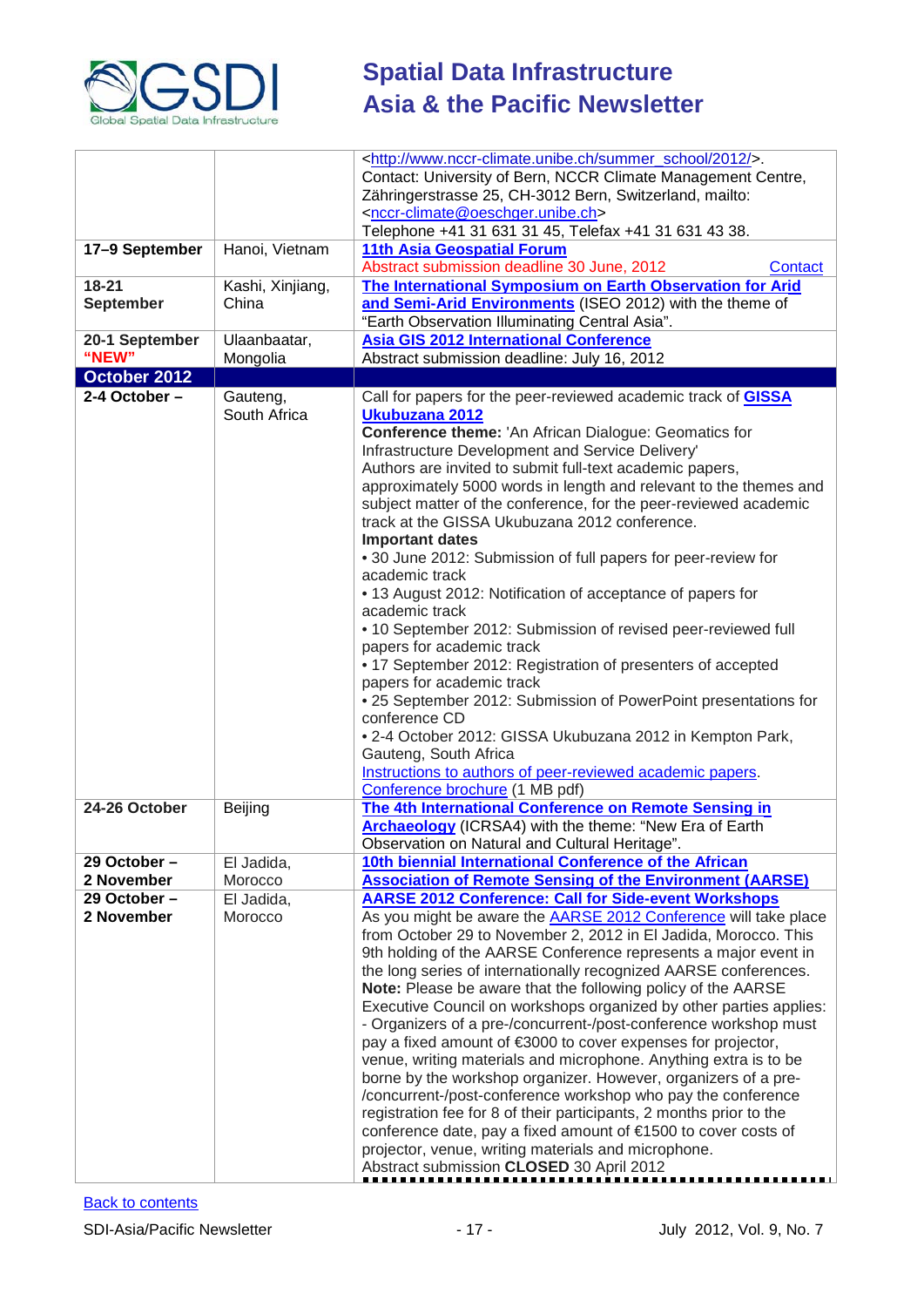

|                                |                                  | AARSE AWARDS - All presenters are invited and encouraged to<br>enter the AARSE award-winning competition for best paper<br>presentation and best poster.<br>IEEE GRSS/AARSE TRAVEL FELLOWSHIPS - To support travel                                                                                                                                                                                                                                                                                                                                                                                                                                                                                                                                                                                                                                                                                                                                                                                                                                                                                                                                                                                                                                                                                                                                                                                                                                                                                        |
|--------------------------------|----------------------------------|-----------------------------------------------------------------------------------------------------------------------------------------------------------------------------------------------------------------------------------------------------------------------------------------------------------------------------------------------------------------------------------------------------------------------------------------------------------------------------------------------------------------------------------------------------------------------------------------------------------------------------------------------------------------------------------------------------------------------------------------------------------------------------------------------------------------------------------------------------------------------------------------------------------------------------------------------------------------------------------------------------------------------------------------------------------------------------------------------------------------------------------------------------------------------------------------------------------------------------------------------------------------------------------------------------------------------------------------------------------------------------------------------------------------------------------------------------------------------------------------------------------|
|                                |                                  | costs, accommodation and registration fees to attend conferences<br>of the two societies in the field of Earth observation by remote<br>sensing. The beneficiaries of these conference fellowships shall be<br>African scientists or students who have their paper accepted for<br>oral or poster presentation at the AARSE biennial conference.                                                                                                                                                                                                                                                                                                                                                                                                                                                                                                                                                                                                                                                                                                                                                                                                                                                                                                                                                                                                                                                                                                                                                          |
| <b>November</b><br>2012        |                                  |                                                                                                                                                                                                                                                                                                                                                                                                                                                                                                                                                                                                                                                                                                                                                                                                                                                                                                                                                                                                                                                                                                                                                                                                                                                                                                                                                                                                                                                                                                           |
| 20-2 November<br>"NEW"         | Canberra,<br>Australia           | spatial@gov® Conference and Exhibition 2012<br>Call for Papers - Deadline for Submissions: 5pm Tuesday                                                                                                                                                                                                                                                                                                                                                                                                                                                                                                                                                                                                                                                                                                                                                                                                                                                                                                                                                                                                                                                                                                                                                                                                                                                                                                                                                                                                    |
|                                |                                  | 7th August 2012 -<br>Contact                                                                                                                                                                                                                                                                                                                                                                                                                                                                                                                                                                                                                                                                                                                                                                                                                                                                                                                                                                                                                                                                                                                                                                                                                                                                                                                                                                                                                                                                              |
| February 2013<br>11-3 February |                                  |                                                                                                                                                                                                                                                                                                                                                                                                                                                                                                                                                                                                                                                                                                                                                                                                                                                                                                                                                                                                                                                                                                                                                                                                                                                                                                                                                                                                                                                                                                           |
| "NEW"                          | Denver, USA                      | <b>International LiDAR Mapping Forum (ILMF)</b><br>Call for Papers and invites any interested parties to submit their<br>abstracts by September 28, 2012 online.<br>Contact                                                                                                                                                                                                                                                                                                                                                                                                                                                                                                                                                                                                                                                                                                                                                                                                                                                                                                                                                                                                                                                                                                                                                                                                                                                                                                                               |
| <b>April 2013</b>              |                                  |                                                                                                                                                                                                                                                                                                                                                                                                                                                                                                                                                                                                                                                                                                                                                                                                                                                                                                                                                                                                                                                                                                                                                                                                                                                                                                                                                                                                                                                                                                           |
| <b>22-26 April</b>             | Beijing, China                   | 35th International Symposium on Remote Sensing of<br><b>Environment (ISRSE35)</b>                                                                                                                                                                                                                                                                                                                                                                                                                                                                                                                                                                                                                                                                                                                                                                                                                                                                                                                                                                                                                                                                                                                                                                                                                                                                                                                                                                                                                         |
| "NEW"                          | 35th Internat                    | <b>ABSTRACT SUBMISSION</b><br>Interested contributors should submit a summary of the paper they<br>propose for presentation.<br>• All submissions should be in English.<br>• Abstracts should reach the Technical Programme Committee no<br>later than 30 September 2012.<br>• Notification of paper acceptance will be made by 10 December<br>2012.<br>• Each presenting author will be required to register and pay by the<br>author registration deadline on Monday, 25 February 2013, to<br>ensure their abstract is included in the final programme.<br>. Please submit abstracts through the Abstract Submission link at<br>http://www.isrse35.org<br>• All abstracts must be submitted online.<br><b>IMPORTANT DATES:</b><br>Registration Opens: Monday, 10 September 2012<br>Abstract Submission Deadline: Sunday, 30 September 2012<br>Workshop Submission Deadline: Tuesday, 30 October 2012<br>Acceptance Notification Monday, 10 December 2012<br>Early-bird Registration Deadline: Friday, 25 January 2013<br>Final Paper Deadline: Friday, 15 February 2013<br>Author Registration Deadline: Monday, 25 February 2013<br>Standard Registration Deadline Monday, 15 April 2013<br>Contact detail:<br><b>ISRSE35 Secretariat</b><br>E-Mail: isrse35@ceode.ac.cn<br>Tel: +86 10 8217 8969<br>Fax: +86 10 8217 8968<br>Website: www.isrse35.org<br>Address: Center for Earth Observation and Digital Earth, CAS No. 9<br>Dengzhuang South Road, Haidian District, Beijing 100094, P.R.<br>China |
| <b>August 2013</b>             |                                  |                                                                                                                                                                                                                                                                                                                                                                                                                                                                                                                                                                                                                                                                                                                                                                                                                                                                                                                                                                                                                                                                                                                                                                                                                                                                                                                                                                                                                                                                                                           |
| 26-29 August                   | Kuching,<br>Sarawak,<br>Malaysia | The 8th International Symposium on Digital Earth (ISDE8) with<br>the theme of "Transforming Knowledge into Sustainable Practice"<br>will be held in Kuching, Sarawak, Malaysia.                                                                                                                                                                                                                                                                                                                                                                                                                                                                                                                                                                                                                                                                                                                                                                                                                                                                                                                                                                                                                                                                                                                                                                                                                                                                                                                           |